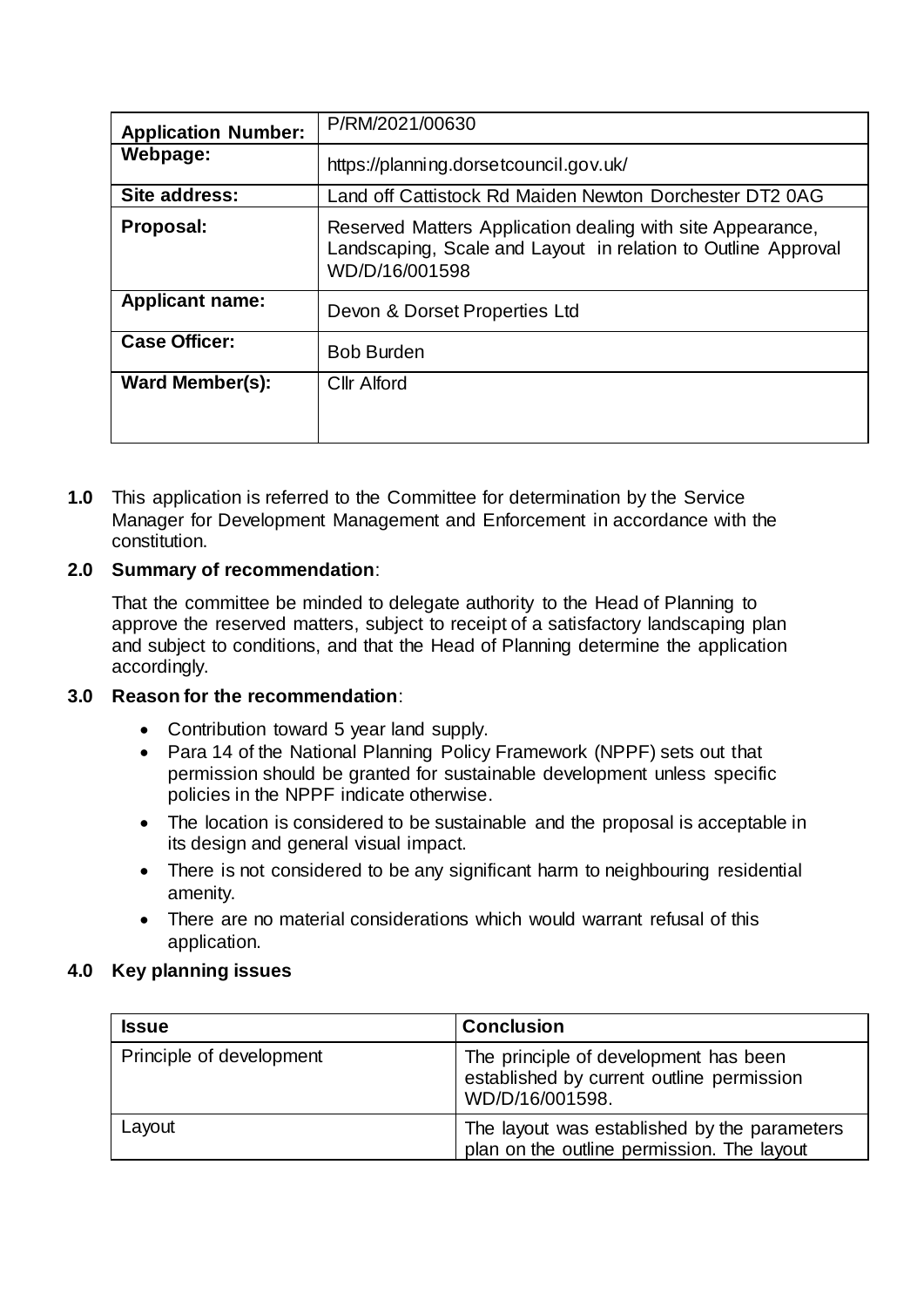|                      | forms a logical extension of Church Farm Close<br>with dwellings generally parallel with the road.                                                                                                                                                                                                                                                                           |
|----------------------|------------------------------------------------------------------------------------------------------------------------------------------------------------------------------------------------------------------------------------------------------------------------------------------------------------------------------------------------------------------------------|
| Scale                | All the houses are of two storey construction<br>which accords with the parameters plan.                                                                                                                                                                                                                                                                                     |
| Appearance           | The dwellings follow a generally vernacular<br>traditional design and demonstrate a traditional<br>materials palette. They would be appropriate to<br>the character of the conservation area.                                                                                                                                                                                |
| Landscaping          | The landscaping scheme includes retention of<br>planting on the Cattistock road frontage as per<br>the parameters plan, together with native<br>hedgerow planting around the built edge<br>fronting the Quarr, and additional tree planting<br>within the site.                                                                                                              |
| Residential amenity  | The positioning and design of dwellings would<br>have an acceptable relationship with existing<br>neighbouring properties. Regarding the garden<br>and fencing of Plot 1 this is considered to have<br>an acceptable relationship with residential<br>windows in Church Barn. The scheme would<br>not result in unacceptable noise or disturbance<br>from traffic movements. |
| <b>Other Matters</b> | Regarding renewable energy aspects, the<br>scheme includes air source heat pumps and an<br>electric vehicle charging scheme.                                                                                                                                                                                                                                                 |

# **5.0 Description of Site**

The site is accessed from the end of Manor Farm Close. The site comprises an open field of rough grassland with a slight slope to the west. South of the site is the 1990's residential development of Manor Farm Close which comprises a mix of new build and conversion of historic buildings. To the east are a bungalow and chalet bungalow beyond a relatively low brick wall. The north-east part of the site borders the Cattistock Road and is made up of an existing bank with hedgerow/trees including ash, blackthorn and bramble. The wider open land known as The Quarr, to the west/north-west, gives way to vegetation including ash, horse chestnut and blackthorn bordering the River Frome Valley.

# **6.0 Description of Development**

The proposed development comprises 9 dwellings arranged off a road which forms an extension of Manor Farm Close. It includes terraces of three and four units and a pair of detached units to the north. Car parking is provided by a mix of garages/car ports/hardstanding areas, some with the relevant dwelling and some close-by on the eastern flank of the site. A space for the existing property Valley View to the south edge) is also included.

# **7.0 Relevant Planning History**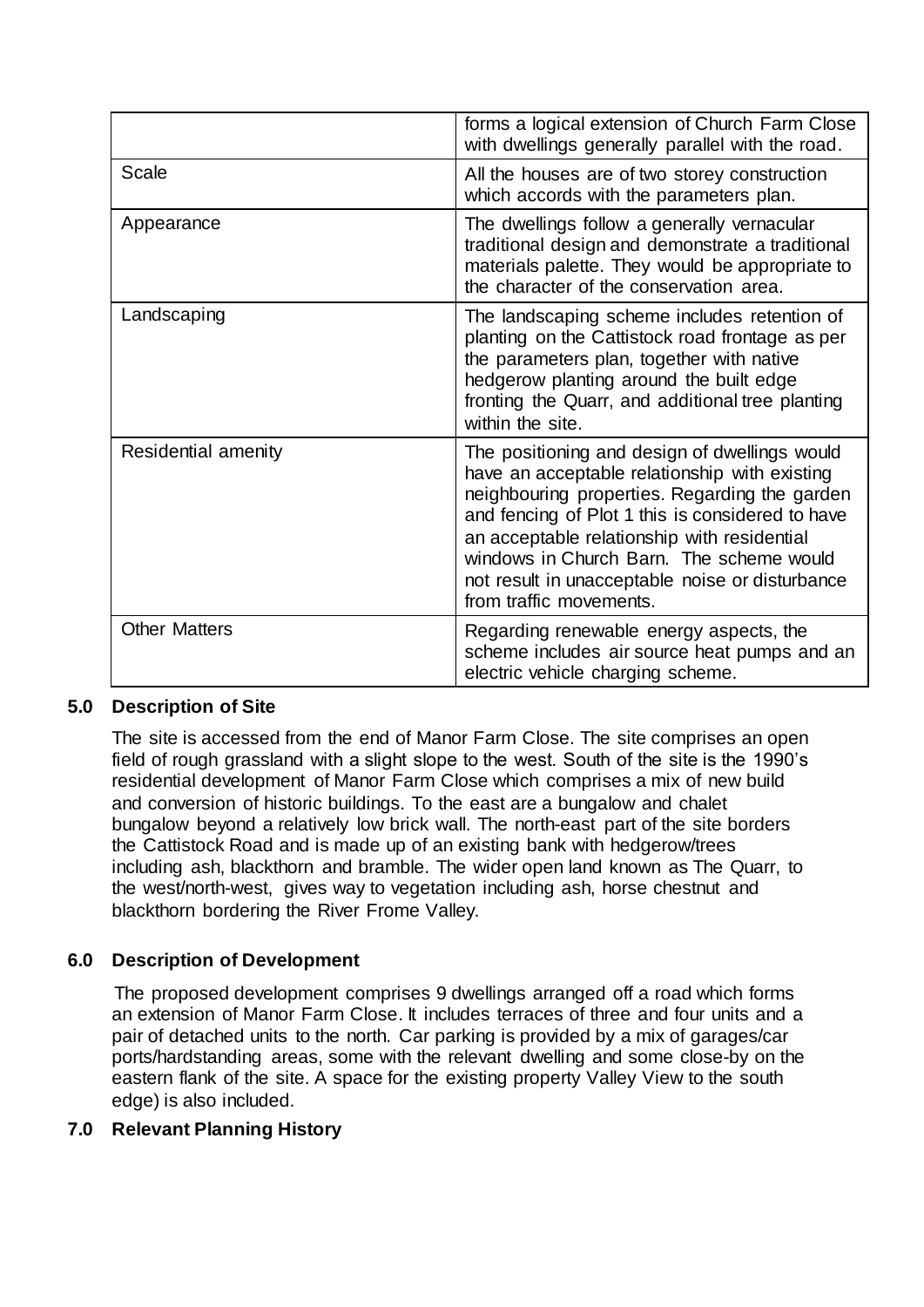- WD/D/15/000832 Outline application for a residential development for up to 20 dwellings, together with access, associated infrastructure and public open space. Refused 16/2/16. Appeal dismissed 11/8/17
- WD/D/16/001598 Outline planning application for residential development for up to 9 dwellings, together with access, associated infrastructure and public open space. Approved 16/6/17

WD/D/19/002836 application for approval of reserved matters for access, appearance, layout and scale in relation to Outline Approval WD/D/16/001598 Non-determination appeal- dismissed 8/12/20

WD/D/20/001379 Application for approval of reserved matters for landscaping for outline application WD/D/16/001598. Withdrawn 14/1/21

### **8.0 List of Constraints**

Outside (adjacent) to development boundary

Right of Way: Footpath S29/1;

Flood Zones Mainly Zone 1; part of western edge Zones 2/3

Affecting setting of Grade I listed building- St Marys Church (statutory duty to preserve or enhance the significance of heritage assets under the Planning (Listed Buildings & Conservation Areas) Act 1990*)*

Within the Maiden Newton Conservation Area (statutory duty to preserve or enhance the character or appearance of the conservation area under the Planning (Listed Buildings & Conservation Areas) Act 1990)

Area of Outstanding Natural Beauty : (statutory protection in order to conserve and enhance the natural beauty of their landscapes - National Parks and Access to the Countryside Act of 1949 & Countryside and Rights of Way Act, 2000)

## **9.0 Consultations**

## **Historic England-**

This application for approval of reserve matters follows a number of previous

applications which Historic England has commented on due to the sensitivity of the

site in relation to the conservation area and the setting of the adjacent grade I listed

Church of St Mary. Since the construction of nine houses has already been approved by an outline application, we will not revisit the principle of development.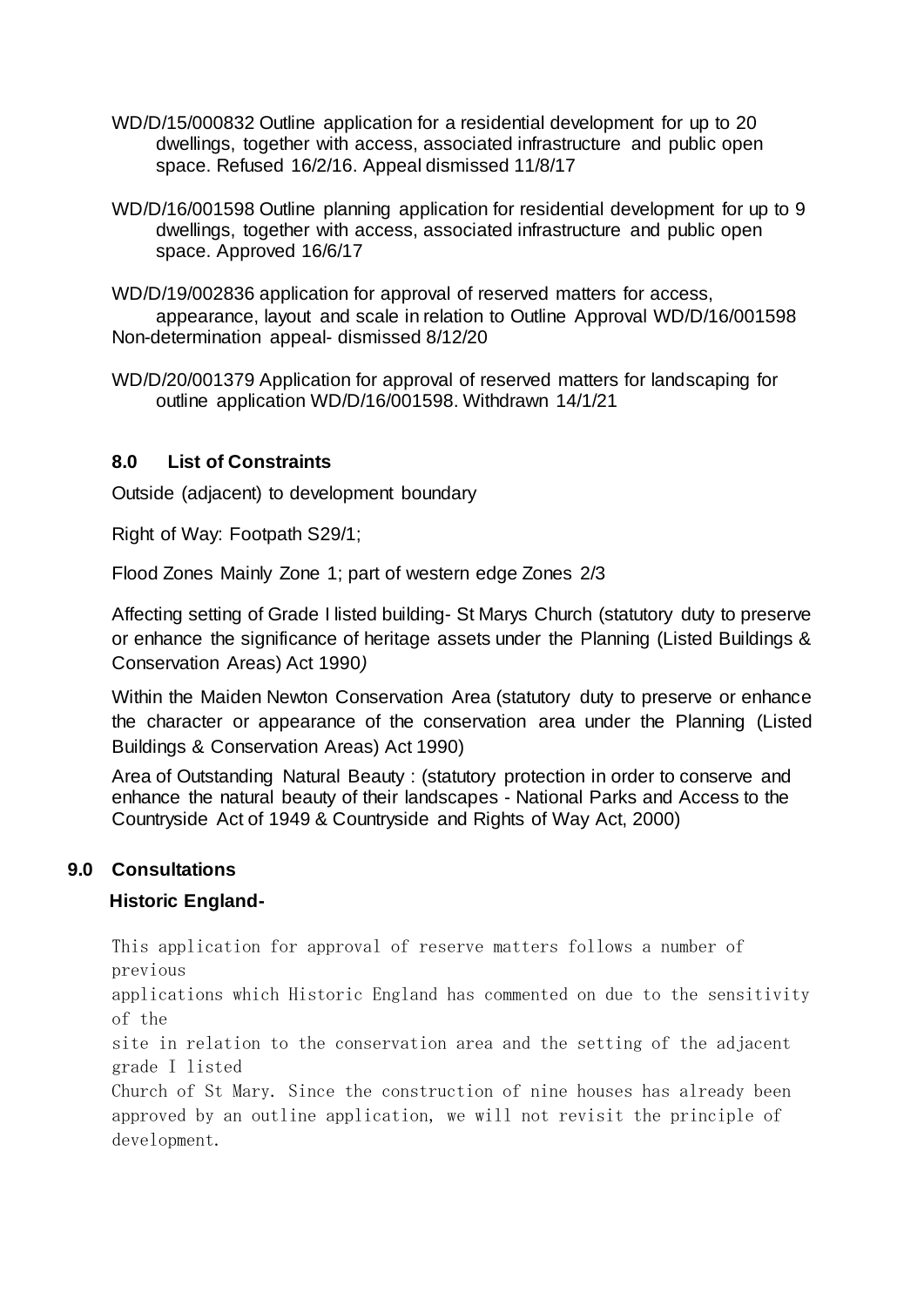This letter comments on the specific reserve matters (RM) for approval in this application, which are appearance, landscaping and layout, taking into account our comments on the previous RM application.

### **Significance**

The site lies on the edge of the settlement, within Maiden Newton Conservation Area

and in close proximity to the grade I listed medieval parish church of St Mary. It

occupies a key position between the church and the water meadows which are identified in the Council's Conservation Area Appraisal as contributing strongly to the

setting of the church and the historic core of the village.

### **Impact**

In relation to matters we have previously commented on, whilst the site layout shown

on this application is broadly similar to the previous RM application, we have noted a

few design differences, of which the most relevant ones for us are:

There are now only 2 detached houses and one of the terraces contains four

rather than three dwellings

Previously there were 10 garages and only one carport, now there are 9 garages and 5 carports

. The appearance of the terraced houses has been slightly modified

 $\cdot$  The design and appearance of the 2 detached houses is somewhat different to

the previous scheme

A theme occurring throughout our correspondence on applications for this site has

been the unduly generous provision made for vehicles in the scheme, and the way this has informed the development's design in relation to garaging, hard surfacing and roadways. This has been a concern for us due to the site's greenfield character and edge of village location, and the significance that holds to the conservation area and setting of the parish church (as referred to in the Council's Conservation Area Appraisal).

 Whilst there has been some minor modification to surface treatments in a few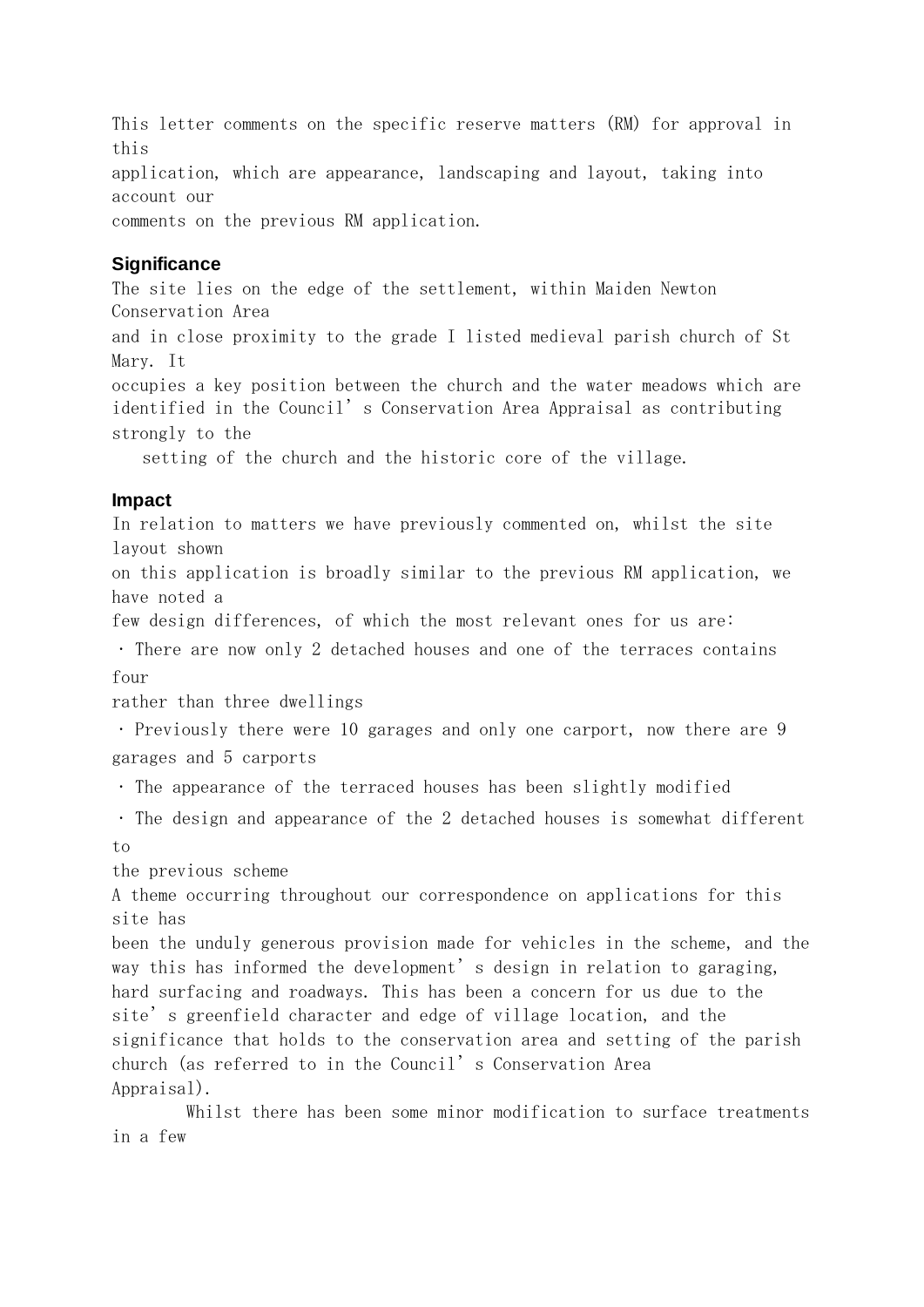locations, the amount of hard space assigned to vehicle movements and parking still seems to dominate the development and undoubtedly contributes significantly to its suburban qualities. Based on the limited number of houses it serves, the proposed width of the access road seems questionable. The same applies to both the length and width of the turning head, and the fact that it appears almost to be a spur road leading towards the remaining greenfield area. Given the concerns we have previously raised, we are somewhat surprised to see that there are now actually more buildings proposed to house vehicles then there were in the previous scheme. Although pleased to see our suggestion adopted for a greater number of carports, we had not anticipated these would be additional to the number of garages, which has only reduced by one. We have already drawn attention to the incongruous appearance in the scheme of single detached garages, so it is disappointing to see that there is still one retained for Unit 4, and we suggest that allocating one garage/carport and parking space each to Units 3 and 4 might enable that garage to be removed. In terms of the appearance of the houses, the mix of dwelling types provides some variety of form and footprint. Clearly the overall design approach is intended to resonate with the character of traditional buildings in the village. This probably works most successfully in the second terrace of houses (plots 4-7) within the site, which incorporates a more varied roofline and modulated facade. The first terrace (plots 1-3) adopts a traditional style but has greater uniformity in its overall appearance. The form of the two detached houses is, however, somewhat disappointing in their standardised footprint and appearance – which could be found on many modern estates. Their plots allow greater freedom for a more 'organic' and vernacular form, perhaps with a more individual footprint and greater emphasis on traditional detailing. The adoption of a conventional rectangular footprint for plot 8 seems a retrograde step compared to its L-shaped predecessor in the previous RM application. The appearance of plot 9, with its bland rendered exterior and apologetic chimney, appears distinctly lacklustre when compared with examples of traditional detached houses in the village. These two designs represent a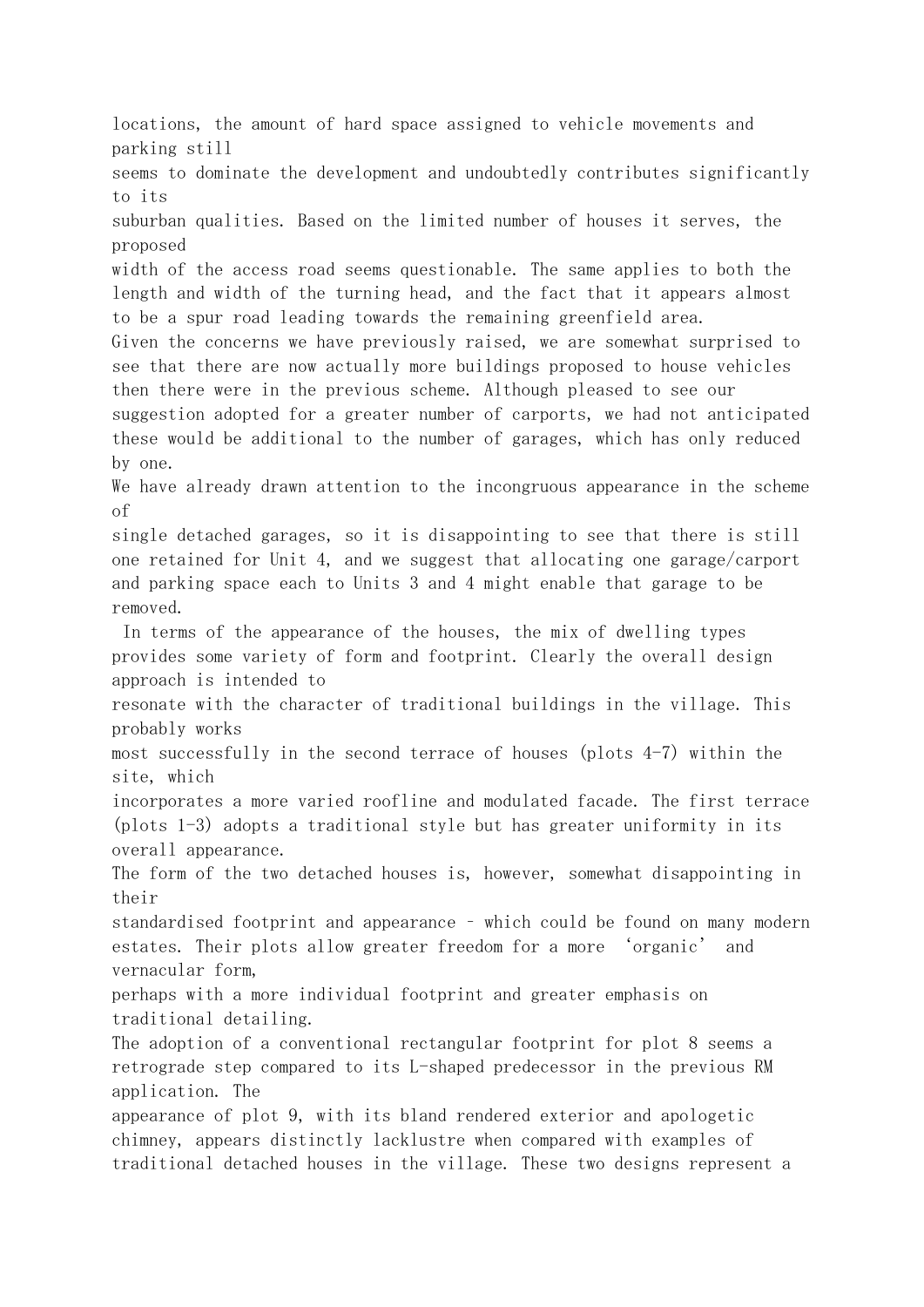missed opportunity to make the houses within this development more individual and locally distinctive.

#### **Policy**

We would regard paragraph 192 (now paragraph 197) of the NPPF to be particularly relevant to this

application in relation to its emphasis on "the desirability of new development making a positive contribution to local character and distinctiveness".

 Furthermore, under paragraph 127 (now paragraph 130) of NPPF, planning decisions should aim to ensure that developments:

will function well and add to the overall quality of the area;

are visually attractive as a result of good architecture, layout and appropriate

and effective landscaping;

are sympathetic to local character and history, including the surrounding built

environment and landscape setting, while not preventing or discouraging appropriate innovation or change;

establish or maintain a strong sense of place, using the arrangement of streets,

spaces, building types and materials to create attractive, welcoming and distinctive places to live, work and visit.

#### **Position**

Historic England recognises that some attempt has been made to address the concerns we have previously expressed regarding the form and appearance of this

development and tailor its design to its historic setting. We still consider, however, that aspects relating to road design, surface treatment and parking are too standardised and suburban in appearance for a site of this sensitivity.

We also consider that the design shortcomings we have identified in relation to plots 8 and 9 do not measure well against the quality required in order to preserve or enhance the character and appearance of Maiden Newton conservation area.

### **Recommendation**

For the reasons outlined above, Historic England has concerns regarding the application on heritage grounds. These concerns could be addressed by further

negotiation on the specific design elements we have highlighted in our advice.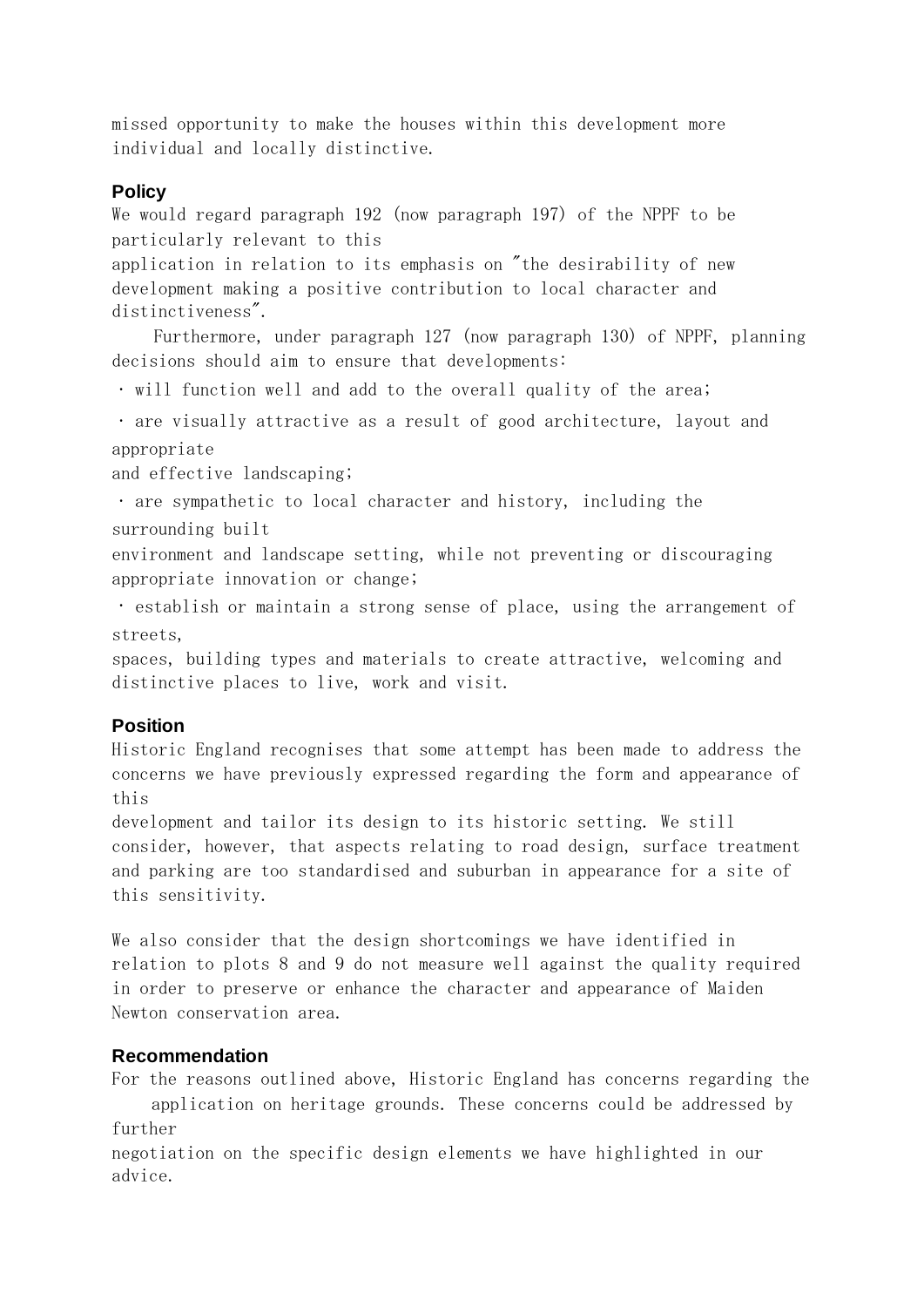We consider that the issues and safeguards outlined in our advice need to be

addressed in order for the application to meet the requirements of paragraphs 130,

and 197 of the NPPF.

In determining this application, you should bear in mind the statutory duty of:

section 66(1) of the Planning (Listed Buildings and Conservation Areas) Act

1990 to have special regard to the desirability of preserving listed buildings or

their setting or any features of special architectural or historic interest which

they possess.

 $\cdot$  section 72(1) of the Planning (Listed Buildings and Conservation Areas) Act

1990 to pay special attention to the desirability of preserving or enhancing the

character or appearance of conservation areas.

Your authority should take these representations into account and seek amendments, safeguards or further information as set out in our advice.

Highways Officer- No objection subject to conditions:

-Estate road construction

-Roller shutter doors (garages 5 and 6).

# **Tree Officer-**

Recommend that the tree planting plan and species selection be revised as below:

The use of Rowan and Birch, short lived tree species more accustomed to heath or woodland, as hedgerow standards in the rural hedgerow context doesn't appeal and not in keeping with the surrounding landscape. It would be far better to use the space for planting trees of longevity spread out over the site more in keeping with the setting – oak, lime, field maple or sycamore. Taking into consideration fully grown sizes and relationship to all built structures, lighting and parking areas.

Existing hedgerow along Cattistock Road, looks to have this hedge professionally laid in a correct local style, this hedgerow management is of more ecological benefit and more benefit to the hedgerow overall than the proposed reduction to 4m. Reducing to 4m will result in the hedge only being able to be maintained by the use of tractor mounted flail, that is less beneficial to hedgerows in the long term.

Cattistock road hedgerow once laid could be planted with hedgerow standards – oak, lime, field maple or sycamore spaced accordingly to fully grown size. Maintaining a laid hedge and planting with native standards will help to screen the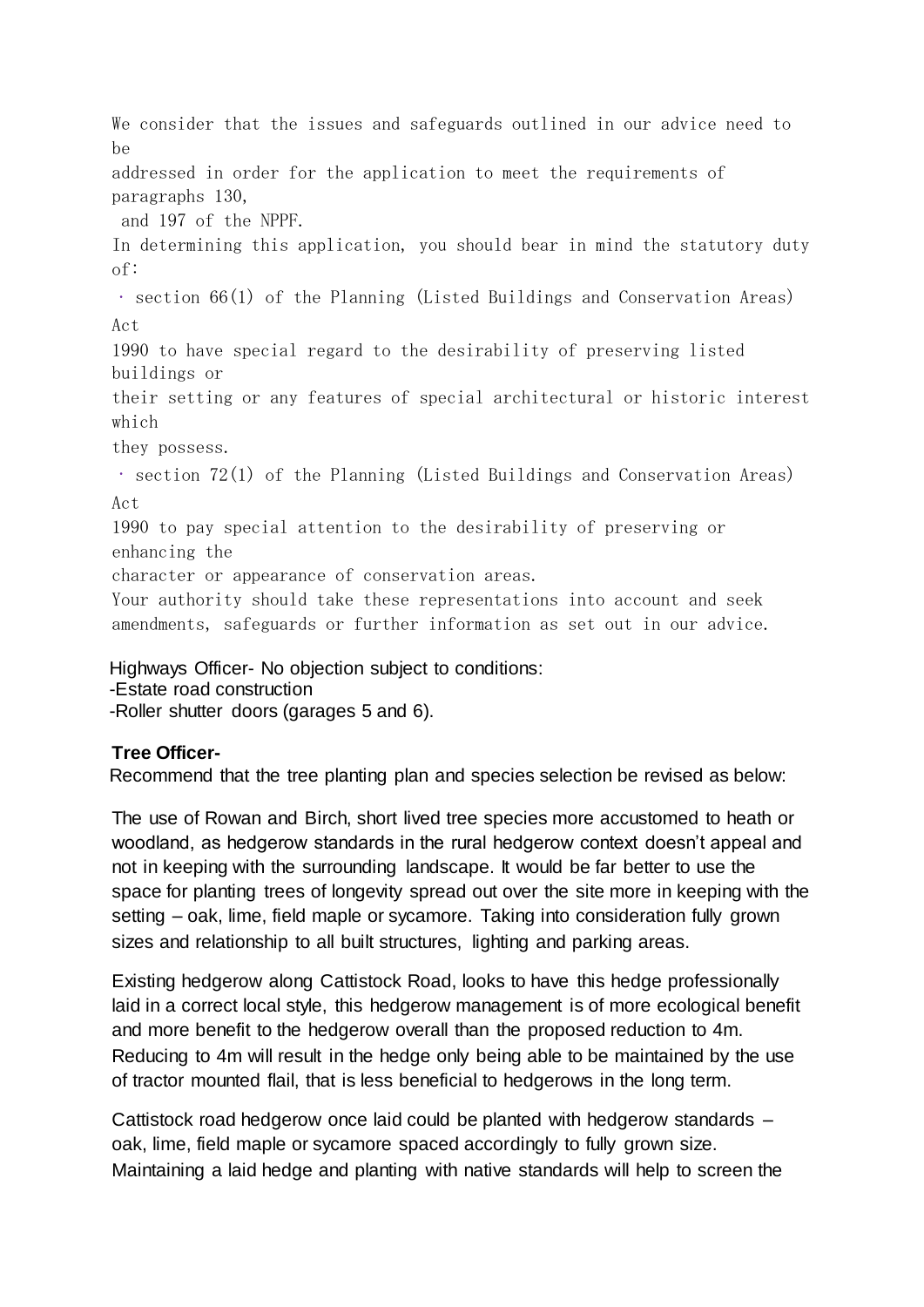site whilst also being more open for light by keeping a separation between hedgerow and trees low canopies, rather than the wall provided by a flailed hedgerow. Any planting to be in location where not to cause interference with overhead lines.

Tree planting locations are a bit random squeezing trees into smaller plots and leaving the larger open areas with no planting.

Overall the species selection does not show too much thought to the tree cover overall, Betula pendula, Pyrus chanticleer Acer "streetwise" and Crataegus prunifolia are lacking in interest and limited in providing longevity of the trees for this site for the future. The outdoor space and uses need to be looked at and tree planting plan to suit sites accordingly. A mixture of larger native and smaller ornamentals can easily be accommodated. Focusing providing wildlife habitats, species mix and seasonal interest throughout the site.

The hedgerow planting needs to consider that Prunus spinosa has a tendency to have root suckers that will proliferate in lawns and spread into the meadow areas and if left unmanaged can spread, ideally in the context of this development best left out of the mix and replaced with Corylus avellana as there are none shown in the list.

Parrotia persica, whilst a fantastic tree in the location shown next to a footpath is not ideal, known for its wide spreading habit this tree will in time out grow its location. This is a large garden specimen and should therefore be given the space needed to reach potential.

Please can the applicant be contacted to provide a revised planting plan looking at the above comments, providing informed new species list for all trees shown and planting locations, looking at the site overall and using space provided for fully grown trees to enhance the site and the surrounding area.

Hedgerow planting species to be revised to consider future site use.

Revise management objectives for Cattistock Road hedge and planting within the hedgerow.

**Technical Services-** Note that the EA and DC FRM team have previously provided comments regards the flood risk and surface water management proposals for this site. They have also been consulted regarding this reserved matters application and I suggest you again refer to their comments in this instance.

**Parish Council-** Maiden Newton Parish Council accepts the revised plans for the Quarr development. The original was agreed by West Dorset District Council in 2015 although this area is outside the Maiden Newton Development Boundary.

Maiden Newton PC still have the following reservations.

1. How effective will the surface water collection system be able to collect storm generated surface water run off? The site is up hill from the existing Manor Farm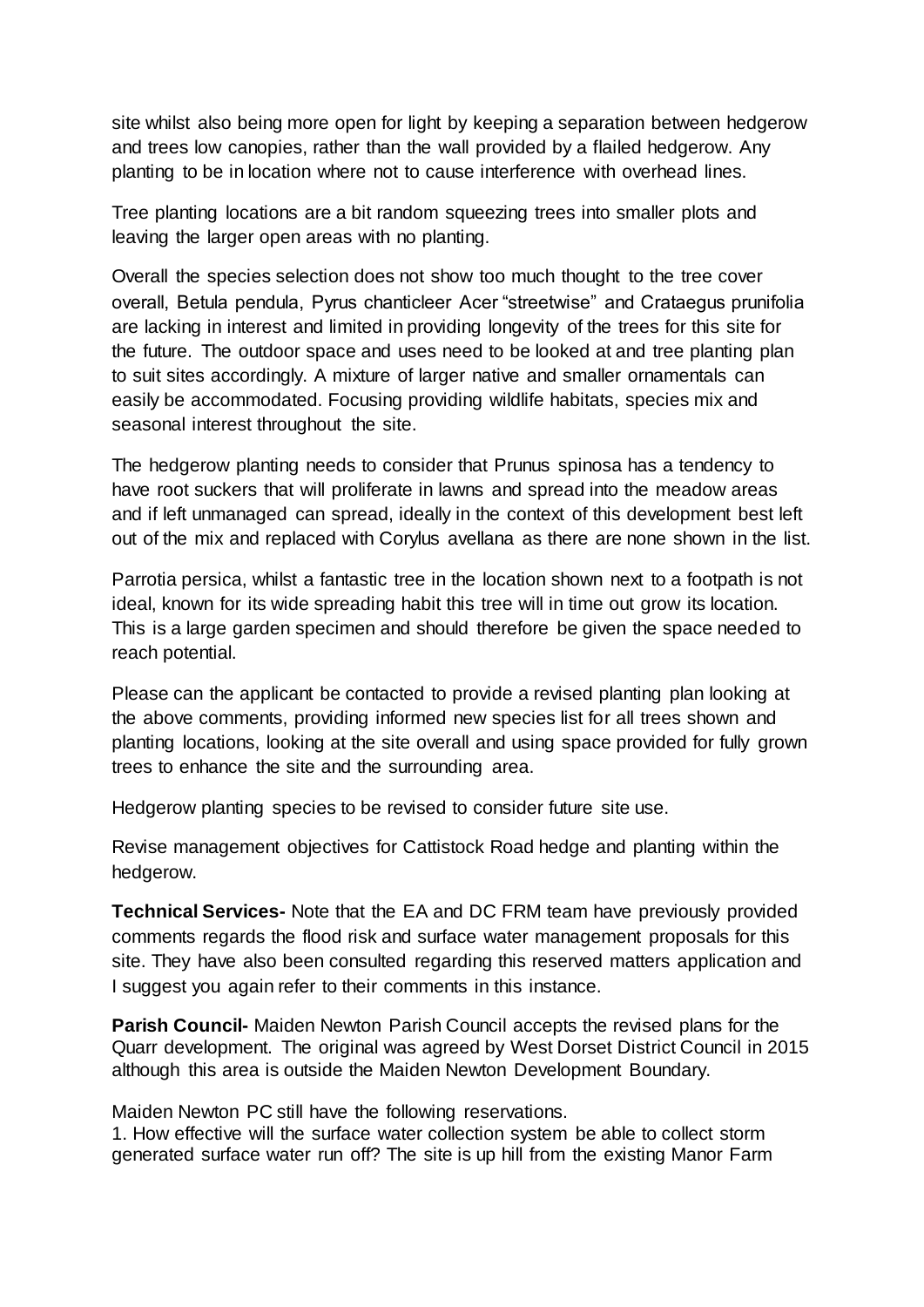Close. In times of heavy rain, the system installed in this area cannot cope and the area already contributes significantly to the flooding around the War Memorial.

2. How will building materials be delivered? There is the" S" bend round the grade 1 listed barn to negotiate, it has previously been damaged by large vehicles.

3. Heating is still provided by Calor Gas with 2 underground 4000 litre tanks provided on the right of the road between the garages for no.2 and no.4 and opposite the turning circle, this is despite the need to prepare for climate change no mention is made of solar panels or other heat sources.

## **Additional Parish Council Comments**-

Maiden Newton Parish Council wish to make additional comments on this application with regard to the s106 attached to the original application and the area of land to be adopted by the Parish Council. The Parish Council agreed to adopt this land as part of the S106 agreement at its PC meeting on 1st July 2021. As part of this S106 there are no funds to support the ongoing maintenance of the land which is unusual. However, the PC are aware that this S106 is out of date and as part of this a section of the land to be adopted there is to be a play area with 5 pieces of equipment to be installed by the developer.

The Parish Council and the community DO NOT want another play area as it already has a play area near the village hall and a MUGA and playing field in the village. The Parish Council proposes that the funds to install this play area be gifted to the Parish Council to produce a community garden project on the land to be adopted so no play area is installed.

All consultee responses can be viewed in full on the website.

## **Representations received**

31 letters of objection/comment received on the original plans. The main planningrelated objections/comments include:

CPRE-danger to pedestrians, wheel-chair users etc, lack of pavement on dangerous road with two right angled bends.

Quarr Action Group- vehicular access should be from Cattistock Road to avoid traffic/amenity impacts on Manor Farm Close properties. Pollution would accelerate listed building decay. Longer terrace should be closer to western boundary to overlook meadow. Suburban street layout and design will harm character of area and AONB.

## Cllr Alford (Local Member)-

Relatively straight estate road with suburban design will encourage speeding of vehicles. House design and higher number of car-ports/garaging will result in suburban feel contrary to Policy ENV1. Fails to preserve/enhance the conservation area and setting of grade 1 listed church; harm to AONB. Will harm residential amenity of Church Barn due to proximity of Plot 1 garden and fencing-contrary policy ENV16. Urge use of "greener" air source heat pumps rather than calor gas tanks.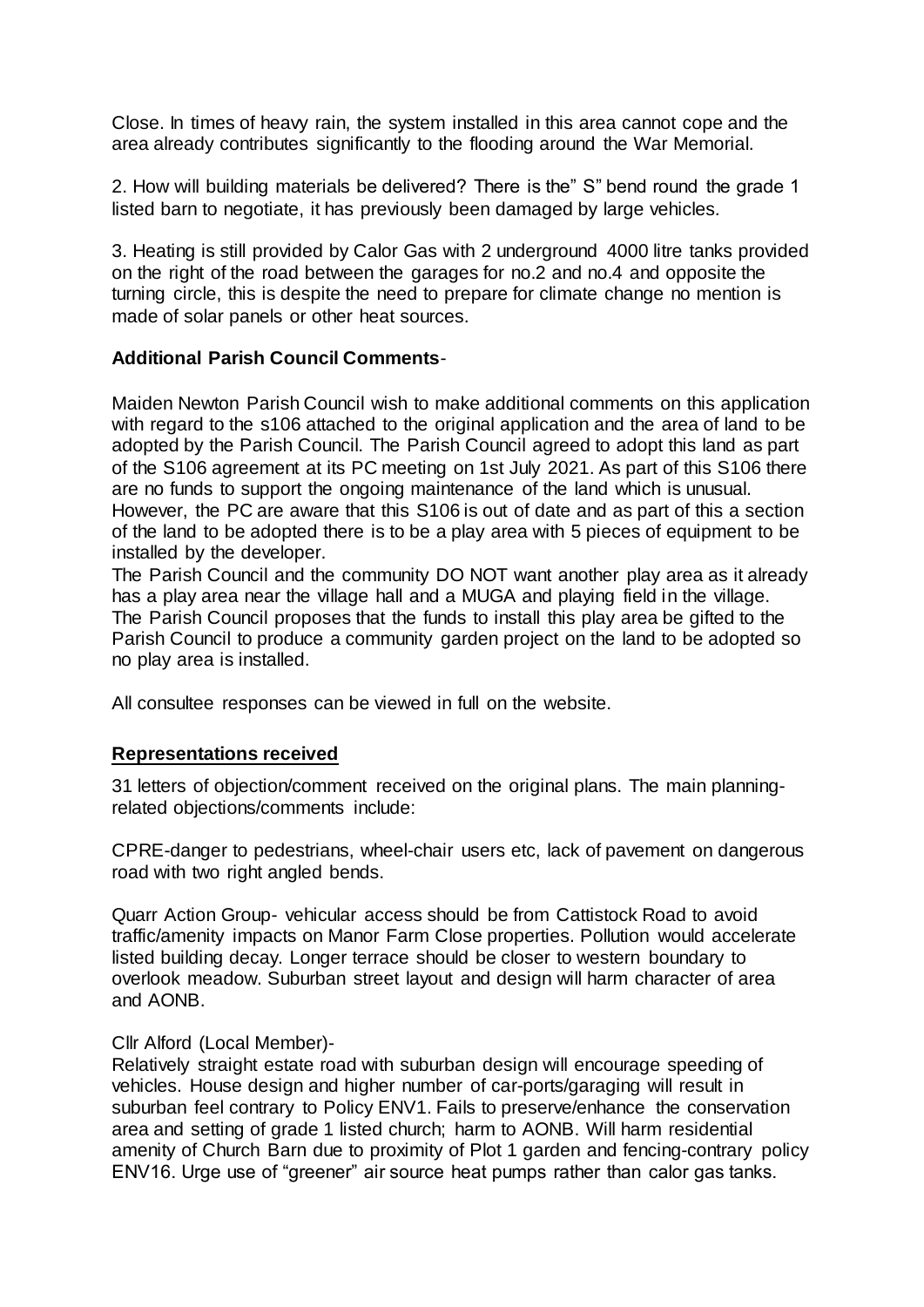Loss of valuable green space.

Concern over LPG for heating-prefer ground or air source heat pumps.

Retention of Cattistock Road hedge good.

More urban than rural layout.

Houses too near to Manor Farm Close properties.

Lack building material variety-should follow materials of the adjacent Manor Farm development.

Scheme lacks the interest of Manor Farm Close; more varied materials/roof heights required.

Light pollution likely.

Detrimental to views from the public right of way in the Quarr.

Fence will overlap part of Church Barn.

Proximity of Plot 1 fence/garden - detrimental to outlook and privacy of occupiers of 1 Manor Farm Close (also known as Church Barn) -1.5m fence 1m away would be overbearing and detrimental to 2 windows - contrary to policy ENV 16. Planting could also block light Plot 1 and its garden too close to Church Barn. Doesn't address Councils Statement as will harm privacy and outlook for Church Barn, nor Appeal Inspectors concerns over effect on character/heritage of area or privacy/outlook from Church Barn. Should adjust layout/garden boundaries to improve residential amenity.

Plot 1 house will obstruct view from Juliet balcony and will cause light pollution Lack of light to widows/poor maintenance access to 1 Manor Farm Close.

Height of garages/car ports will reduce views for adjacent existing residents. Inappropriate suburban landscaping.

Better to have native species hedgerow on field side of fencing for uniform management.

Post and wire/timber fencing- detrimental to conservation area. Masonry wall to western boundary suggested.

Electric vehicle charging should be installed.

Safety concerns over gas installation-suggest electric instead.

Lack of renewable energy provision.

Advocates "greener" ground source heat pumps rather than calor gas tanks. Ensure refuse collection not compromised.

Requirements of the various outline conditions will need to be satisfied; flood-risk and highway safety are important.

Should be an archaeological investigation before development.

Plots 1-7 visible from grade1 listed church-detrimental to its setting.

Detrimental to views from public right of way and towards church.

Development is too high-detrimental to views from north and north-east along the Frome Valley.

Disproportionate impact on properties especially Church and Barn.

Contrary to AONB Management Plan Policies.

Plot 9 will visually dominate skyline from Cattistock Road/over-shadow neighbouring dwellings.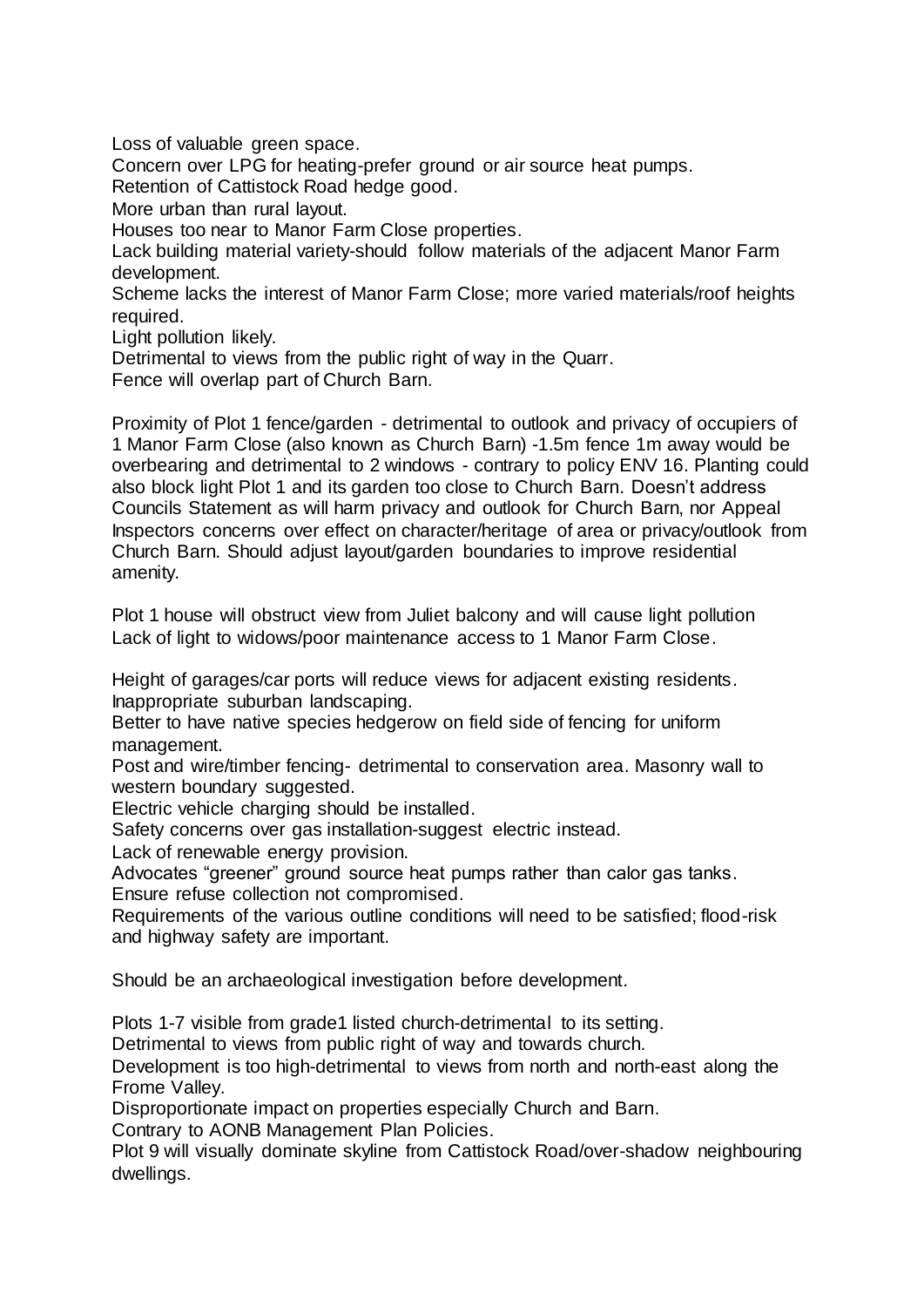Should have lower roof heights and more semi-detached houses. Poor design to Plots 8 and 9.

Autumn gold resin road surface alien to area.

Street light pollution.

Relatively straight estate road has suburban design and will encourage speeding of vehicles.

Higher number of car ports/garaging/hardstanding will result in suburban feel contrary to ENV11.

House design is suburban and fails to preserve/enhance conservation area and setting of grade1 listed church/harm to AONB.

Highway safety dangers to users of footpath from Cattistock Road to village. Increased traffic in Church Road.

Exacerbate existing parking and vehicle movement issues in Church Road/Manor Farm Close-detrimental to parking for church events.

Construction transport management plan (CTMP) should ensure all parking is on-site to avoid Manor farm Close congestion. Two sharp 90 degree bends-problematic for construction vehicle phase. Input into CTMP sought.

Should restrict working hours to 8am- 6pm.

Ensure disruption from contractors kept to a minimum.

Increased pressure on medical practice.

Safety risks from attenuation ponds and flood risk to existing properties. Could exacerbate surface water drainage problems.

Suggest Plot 1 garden is reduced in depth so that the Plot 1 garden extends no further west than the western end of the garage of Bell Cottage.

## **Further Consultee comments on Amended Plans-**

### **Natural England –**

Unlikely to have significant different impacts compared to the original.

### **Historic England -**

Do not consider the revisions address concerns. Historic England has concerns regarding the application on heritage grounds. These concerns could be addressed by further refinement of the specific design elements we referred to in our letter of 21 April 2021. We consider that the issues and safeguards outlined in our advice need to be addressed in order for the application to meet the requirements of paragraphs 190 and 192 of the NPPF.

### **Wessex Water-**

No objection. LPA will ned to be satisfied that surface water flooding will not occur.

## **Parish Council**-

Supports the amended plans taking note of the need to source greener energy and taking into account the neighbours comments.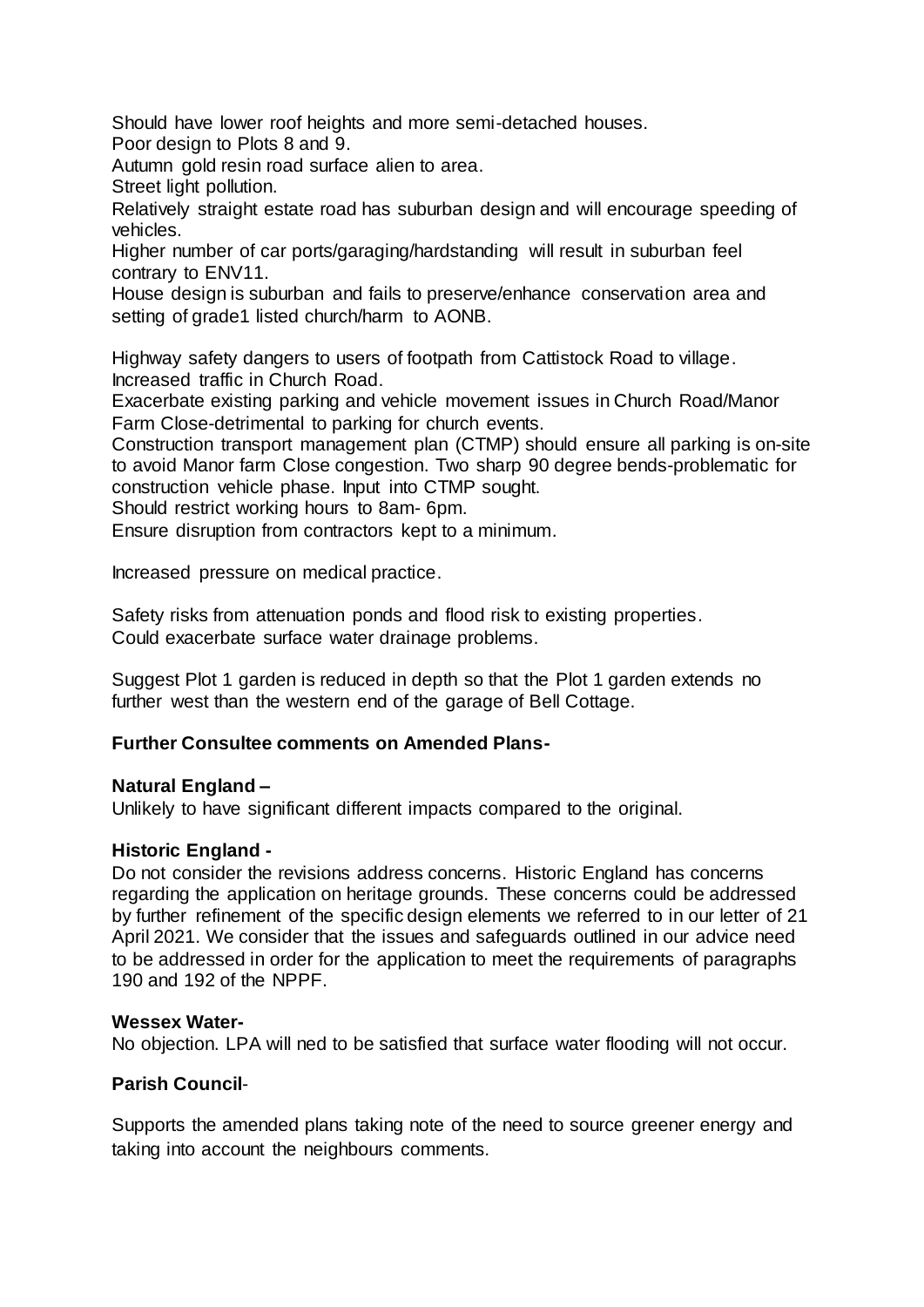## **Further Parish Council Comments-**

Maiden Newton Parish Council wishes to make additional comments on above application following the Parish Council meeting on 4th November and concerns raised by residents. Although much has been done that was initially requested by the PC with regard to greener energy and the views of the neighbouring property, there are still concerns which the PC asks the planning authority to consider.

Supporting the views of our Ward Councillor as submitted on the 2nd November. The recent downpour of rain has highlighted the impact of the flood issues in the village, where properties flooded. So there needs to be suitable flood prevention measures put in place prior to approval.

With these comments in mind the Parish Council objects to the current reserved matters and amended plans until the above issues have been addressed and the concerns of the local residents taken into account.

### **Representations on Amended Plans-**

19 further letters of objection/comment have been received. The main planningrelated points include:

Quarr Action Group- Should develop brownfield sites before this. Houses do not face the green space.

Plots 1,2 and 3 are very small. Suggest re-locate plot 9 house to site of 1-3 to ease relationship with existing neighbouring properties; re-locate 1-3 to plot 9's site. Advocate electric boilers as preferred energy source. Suggest more stone instead of brick quoins/flint.

Cllr Alford (Local Member)- Estate road is dominant with garages/parking adding to this. Designed more as town houses with limited variation. Fails to preserve/enhance conservation area, grade 1 church and setting of AONB. Harm to residential amenity and privacy from fencing close to Church Barn. Land contamination and archaeology not resolved.

Streetlight will be intrusive to amenity of neighbouring property.

Has suburban rather than rural feel. Roof pitches not in keeping with those of existing cottages in Cattistock Road. Wooden fences inappropriate in ion lane of tall hedges/walls. Minimise light pollution.

Puzzled by plots 4-7 orientation with large front gardens facing field and small backyards adjacent to the access drive. Access to from door circuitous.

Concern over effect on Manor Farm Close during construction and when dwellings occupied particularly regarding vehicular access- suggest access off Cattistock Road-at least during construction.

Concern over vehicular access/pedestrian safety from Manor farm Close into site. Lack of a statement on amendments- unhelpful.

The revised boundary and fence re-arrangement would be very harmful to residential amenity of Church Barn. Fence at right angles to western window of living room effectively acts as a "blinker" to the right - detrimental to outlook. The fence parallel to house is too close-detrimental to outlook and results in over- looking. Higher level of Plot 1 will mean raised ground -will mean over-looking of the lower "sunken" position of Church Barn windows. Floor level of Plot 1 should be lowered to mitigate. Suggest Plot 3 garage moved next to Plot 2 garage.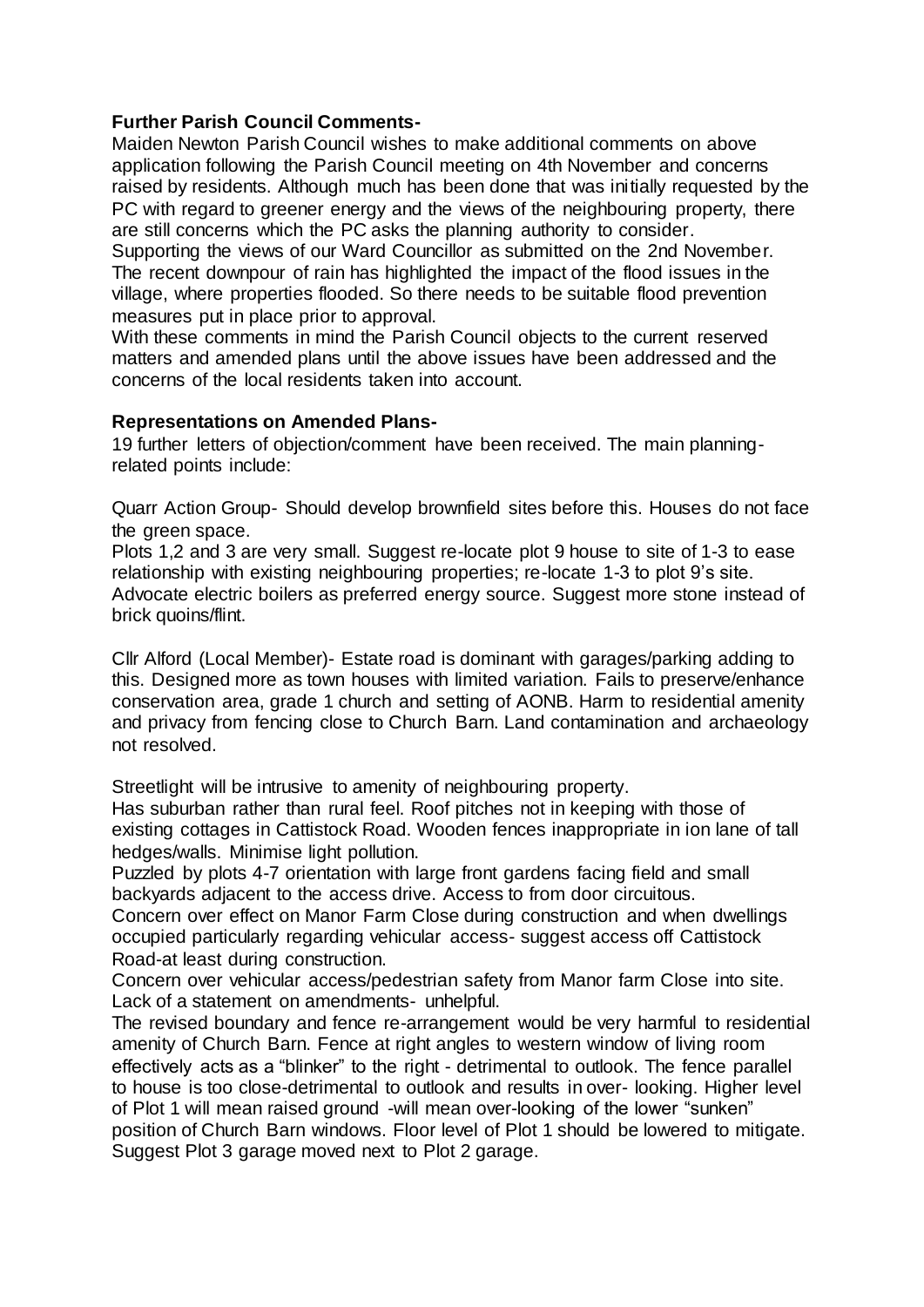Lack of information on surface water scheme design in close proximity to existing neighbours property-Church Barn.

Elevation of 0.6m of Plot 1 will harm amenity of Church Barn causing over-looking. Risk of damp/flooding issues due to sunken level of Church Barn. Height and proximity of fences will "blanket" the Church Barn windows.

Lack of drainage information. Plans contrary to previous appeal and officer report. Historic England observations not followed.

Suburban development that will not enhance conservation area. Harm to privacy and residential amenity. Re-site plot 3 garage next to plot 2 garages. Concern over potential surface water impacts on Church Barn due to lower level. Plot 1 levelsraising foundation and garden will impact on Church Barn. Plots 1-3 should not be

raised above field level. Fence height misleadingly represented in application.

Western boundary of Plots 1-3 should be moved east by at least 0.65m so not in line with the window frames of the western window of Church Barn. Suggest s106 to control tree height, garden sheds, etc to protect adjacent residents.

Concern at impact on landscape and setting of grade1 listed St Marys church.

Western boundary should be of stone or flint walling.

Risk of surface water flooding to existing properties.

Detrimental to Frome Valley Trail and Wessex Way routes.

Prefer bungalows.

Development too high relative to existing development.

Boundaries should be stone walls.

Garages should be of natural stone not timber.

Favour more modest development with vehicular access off Cattistock Road. A pedestrian link would benefit the plans for affordable housing at Webbers Piece. Not in keeping with character/appearance of area. Materials of low quality.

Maintenance access alongside Church Barn inadequate.

Should limit working hours on-site under s60 or 61.

Should restrict times and construction traffic/parking through Manor Farm close. Plot 9 house will over-dominate skyline seen from Cattistock Road and overshadow properties. Heights of buildings is of concern. Detrimental effect on setting of listed building including church. Excessive garages. Lesser quality than Manor Farm Close.

Contrary to Historic England comments. Materials not in keeping with the conservation area. Consider not in accordance with appeal inspectors comments December 2020 or Planning Officer Report August 2020.Pedeserian safety risk from the lack of pavements and busy traffic on Cattistock Road.

Light pollution.

Greener energy included-good.

Parameter plan should not dictate effect of Plot 1 on Church Barn.

Concern over late publication of supporting letter re: amended plans (24/9/21);

should re-consult on this as was not on put website close to that date.

Insufficient change to fence on amended plan to protect amenity of Church Barn. Surface water- concern over potential proximity of attenuation tanks to neighbouring properties and if strategy adequate; needs professional assessment. Note that Historic England still do not support changes made.

Plots 1-3 should be stepped with Plot 1 lowered to reduce impact on Church Barn Garages for Plots 1-3 should be re-located to between those for Plots 2 and 4.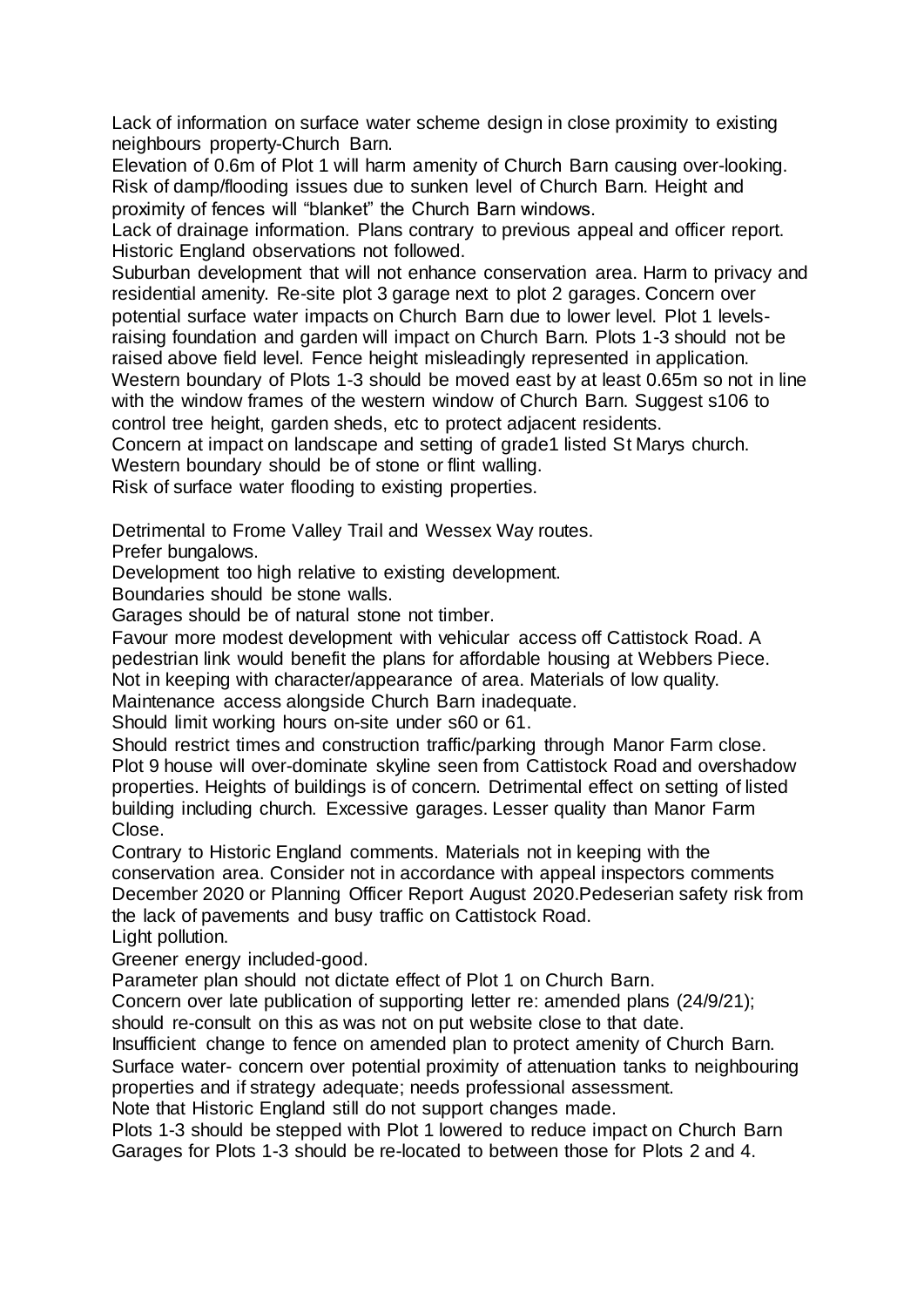## **10.0 Relevant Policies**

Development Plan

## **West Dorset Weymouth and Portland Local Plan (2015)**

INT1 Presumption in favour of sustainable development ENV1 Landscape seascape and sited of geological interest ENV2 Wildlife and Habitats ENV4 Heritage Assets ENV5 Flood risk ENV10 Landscape and Townscape setting ENV11 The pattern of streets and spaces ENV12 The design and positioning of buildings ENV15 Efficient and Appropriate Use of Land ENV16 Amenity COM1 Making sure new development makes suitable provision for Community Infrastructure COM7 Creating a safe and efficient transport network COM9 Parking standards in new development SUS2 Distribution of development HOUS1 Affordable Housing

## **Material Considerations**

### **National Planning Policy Framework 2021 (NPPF)**

- 2 Achieving sustainable development
- 5 Delivering a sufficient supply of homes
- 6 Building a strong, competitive economy
- 8 Promoting healthy and safe communities
- 9 Promoting sustainable transport
- 11 Making effective use of land
- 12 Achieving well-designed places
- 15 Conserving and enhancing the natural environment
- 16 Conserving and enhancing the historic environment

### Decision-making

Para 38 - Local planning authorities should approach decisions on proposed development in a positive and creative way. They should use the full range of planning tools available, including brownfield registers and permission in principle, and work proactively with applicants to secure developments that will improve the economic, social and environmental conditions of the area. Decision-makers at every level should seek to approve applications for sustainable development where possible.

### **Other material considerations**

Design and Sustainable Development Planning Guidelines 2009 SPD Policy (a) Work in harmony with the site and its surroundings Policy (h) Maintain and enhance local character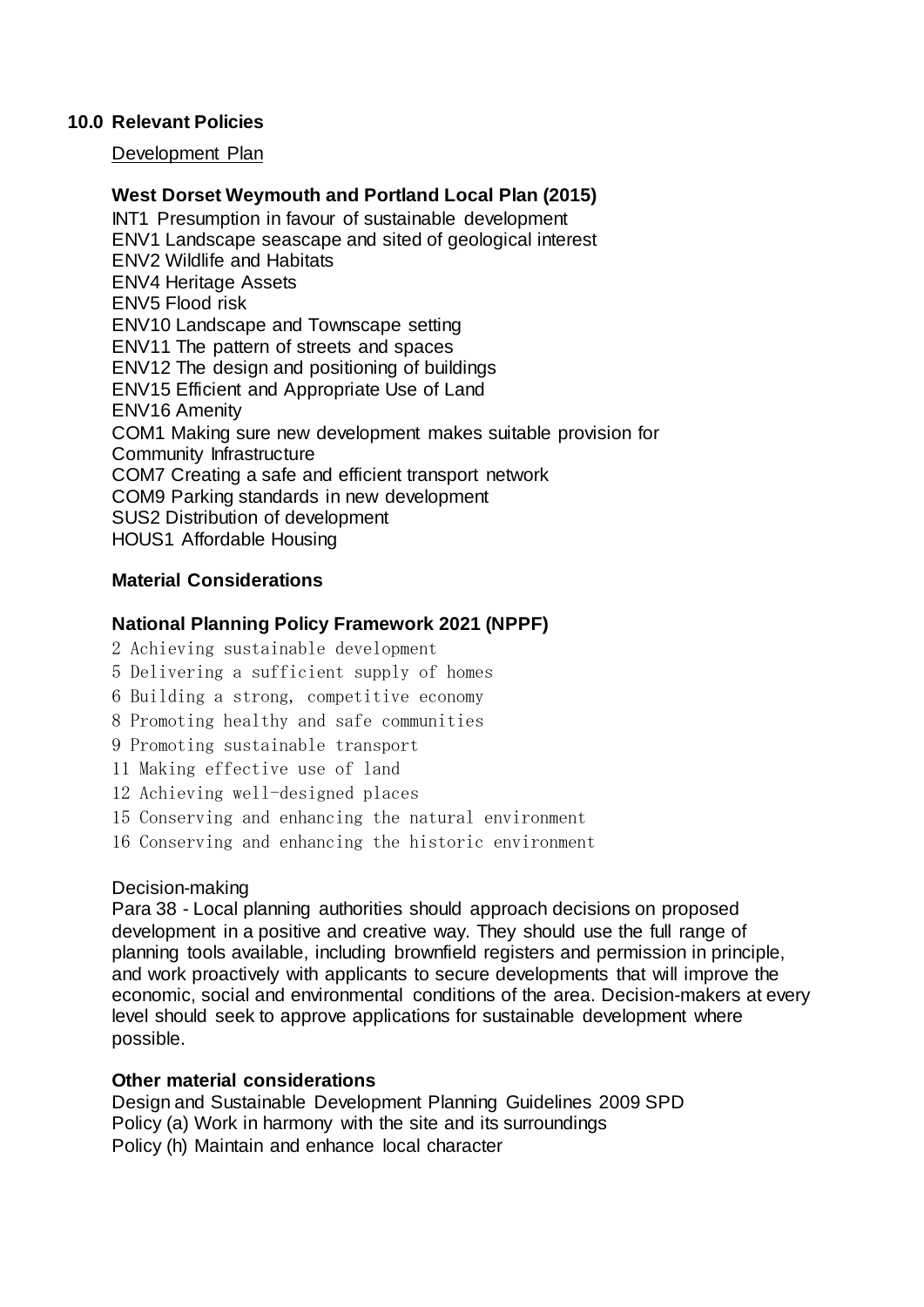West Dorset Landscape Character Assessment 2009 AONB Management Plan 2019-2024 Bournemouth, Dorset and Poole Parking Standards

### **Evershot, Maiden Newton, Frampton, Cattistock, Frome St Quinton and Bradford Peverell Conservation Area Appraisal:**

The appraisal identifies the following important characteristics of the Maiden Newton Conservation Area.

A reasonably intact plan, with main road and subsidiaries, recognisable market space, church, large houses, bridges and mill; Townscape progressions of buildings, spaces and details, enlivened by subtle changes in level and road lines; A large area of attractive water meadow along the Frome and mill stream, together with mature trees, visible from the bridge crossing and the NW parts of the Conservation Area;

20 Listed Building entries, including a Grade I church, several C17-C19 gentry houses, a large water mill complex, railway buildings, two bridges, Victorian village school and vernacular farm buildings;

A considerable number (50+) unlisted buildings or structures of, at least, group value, displaying vernacular details and materials and complementing and connecting Listed Buildings;

Interesting details, such as ironwork, clocks, remnants of older shop fronts, lettering and traditional road signs;

The use of local materials, notably flint, chalk block, cob, brick clays and Greensand, together with certain limestones, often combined with building traditions to give a sense of place;

Several groups of Listed and unlisted buildings, flint walls, railings and trees, of coherent quality;

Some examples of sensitive modern development, which reflect local traditions.

**Maiden Newton & Frome Vauchurch Neighbourhood Plan** - In preparation – limited weight applied to decision making.

## **11.0 Human rights**

Article 6 - Right to a fair trial.

Article 8 - Right to respect for private and family life and home.

The first protocol of Article 1 Protection of property.

This recommendation is based on adopted Development Plan policies, the application of which does not prejudice the Human Rights of the applicant or any third party.

## **12.0 Public Sector Equalities Duty**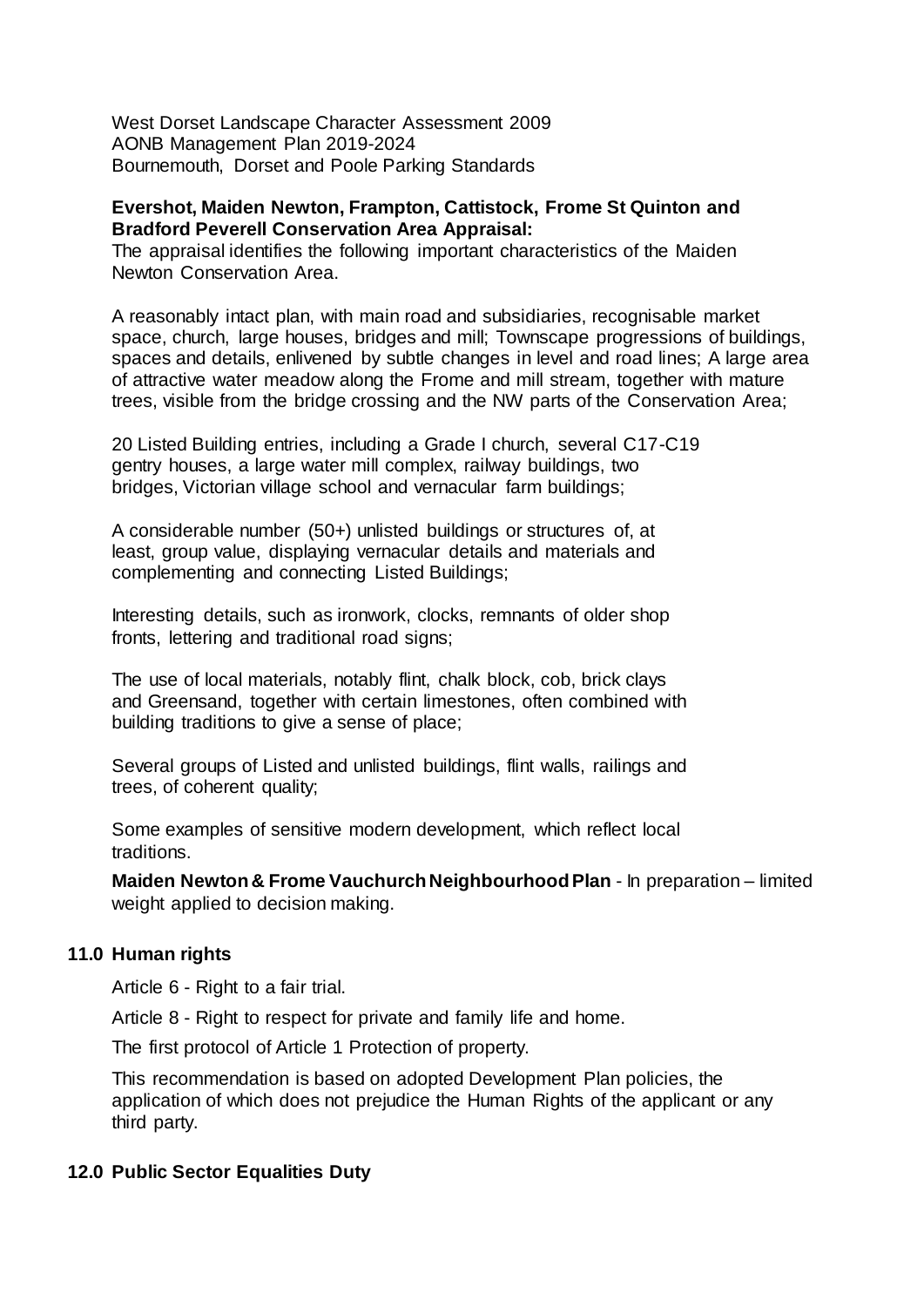As set out in the Equalities Act 2010, all public bodies, in discharging their functions must have "due regard" to this duty. There are 3 main aims:-

- Removing or minimising disadvantages suffered by people due to their protected characteristics
- Taking steps to meet the needs of people with certain protected characteristics where these are different from the needs of other people
- Encouraging people with certain protected characteristics to participate in public life or in other activities where participation is disproportionately low.

Whilst there is no absolute requirement to fully remove any disadvantage the Duty is to have "regard to" and remove or minimise disadvantage and in considering the merits of this planning application the planning authority has taken into consideration the requirements of the Public Sector Equalities Duty. Car parking provision on the site has been laid out as far as practicable close to the relevant dwelling to assist the persons who suffer from limited mobility due to age and/or disability. The site is also in a sustainable location close to facilities and services for occupiers.

### **13.0 Financial benefits**

Material considerations

Affordable Housing contribution from the relevant outline planning permission

Non material considerations

## C<sub>II</sub> contributions

## **14.0 Climate Implications**

Construction of the scheme will involve the use of plant, machinery and vehicles, together with any non-electric vehicles post-construction. These will generate emissions including greenhouse gases. However, this has to be balanced against the benefits of providing housing in a sustainable location. It is pertinent to note that an electric vehicle charging scheme is included in the development.

## **15.0 Planning Assessment**

### **Principle of development-**

15.1 The principle of this development has already been established by outline planning permission WD/D/2021/001598. This is the reserved matters application relating to that outline which seeks approval specifically for the appearance, landscaping, scale and layout of the scheme.

15.2 Condition 5 of the outline permission includes reference to an approved parameters plan received 22/11/16. It is a requirement of this reserved matters application that it complies with that parameters plan. (This requirement was also endorsed by an Appeal Inspector on a previous (dismissed) scheme on the site for 12 dwellings; he/she indicated that the scheme must comply with the parameter plan requirements).

15.3 Following negotiations revisions have been made to this scheme: The main changes are summarised below:

-Calor gas heating now replaced by air source heat pumps (wildflower planting now proposed on the former calor gas tank site).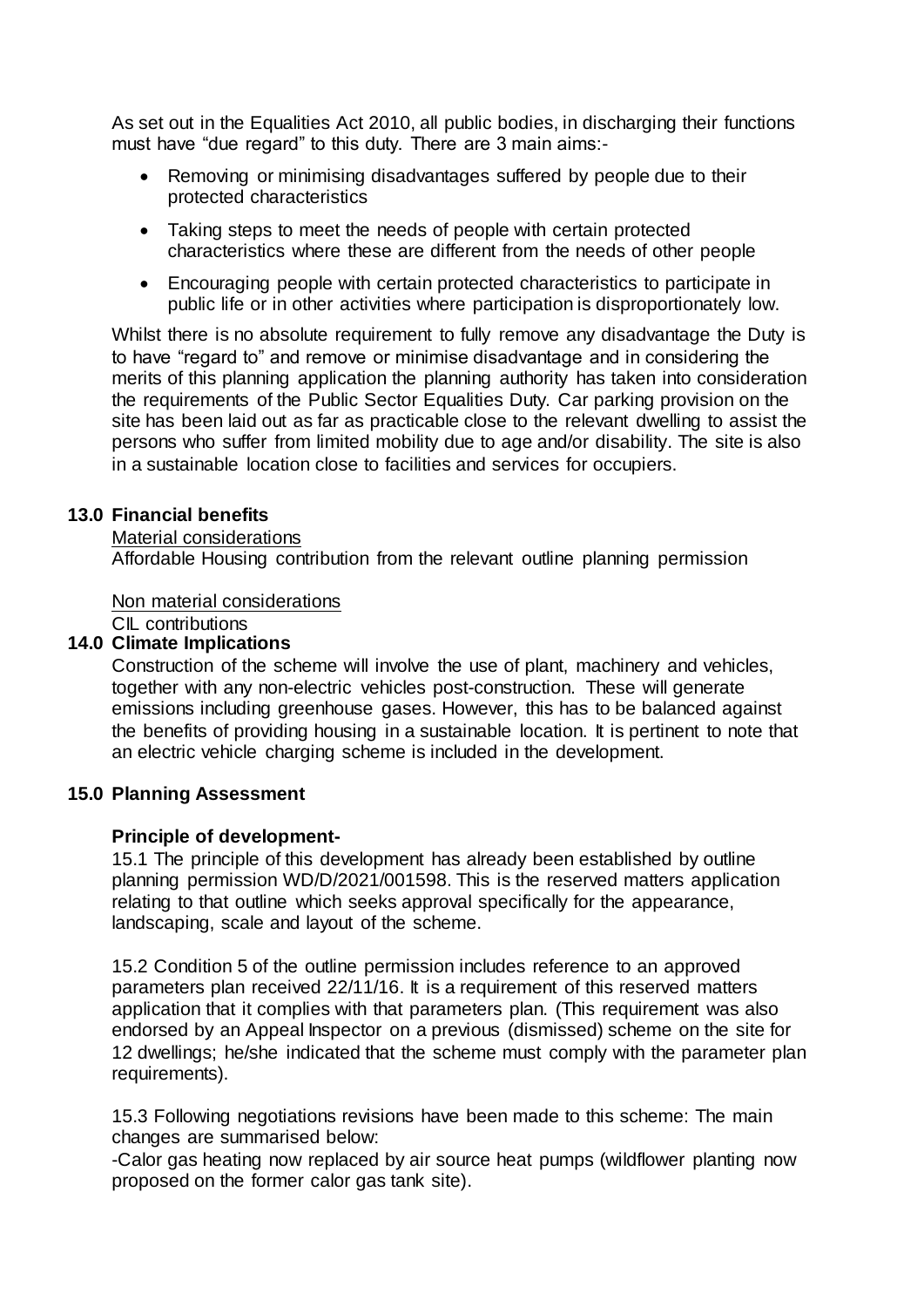-All dwellings to have an electrical charge point.

-Re-positioned Plot 1 fence to take away from side windows of Church Barn. -Boundary stone walls increased in height/parkland railings and native hedgerow planting to define edge with the Quarr.

-Simplified the use of paving materials, including reducing area of hardstanding for cars.

-Design refinements to Plots 8 and 9 including more prominent chimneys, lead porches and revised detailing.

-Summary drainage statement provided ( for information).

-Confirm use of natural slate on roofs and windows to be "heritage" light green. -Re-examined levels on site to minimise any underbuilding.

-The removal of French doors to the gardens of units 4-7 facing The Quarr with traditional cottage windows being used instead.

-The use of identical highway drainage channels on either side of the road formed from granite setts.

-The use of Purbeck stone walling to all property boundaries facing the roadway.

-The use of charcoal grey block paving to surface private drive areas (reflecting the colour and texture of farmyards).

## **Layout-**

15.4 The approved parameters plan on outline permission WD/D/16/001598 clearly indicates that vehicular and pedestrian access to the site will be from Manor Farm Close. The associated Committee report of 19/1/2017 also indicated that access would be from Manor Farm Close. Some representations have been received urging vehicular access direct from Cattistock Road, but that would not be in accordance with the terms of the outline permission in respect of which this reserved matters application has been received.

15.5 The access road forms a logical continuation of Manor Farm Close extending in a northerly direction across the site with an eastwards turn at its end, and with a spur to the west allowing access to the adjacent field. The road is 5m wide with a 2m wide footway. The built development follows the requirements of the parameters plan with development fronting either the road or facing the field to the west. This development pattern follows broadly traditional development principles with built development generally parallel to the road. All dwellings have 2 car spaces mainly in garaging, and with two car spaces. An additional space has also been provided for "Valley View" at the entrance to the site. For the terraces garaging provision is mainly provided opposite the associated dwelling or within curtilage. For dwellings 8 and 9 it is in the form of a shared garage block. Pedestrian access to the terraces is available from front and rear. The Highways Officer has been consulted and has no objection to the layout. It is considered that the layout proposed is acceptable.

## **Scale-**

15.6 The scale of development proposed is of two storey form. This accords with the parameters plan which indicates "development up to two storeys in height". The approach to the site through Manor Farm Close is predominantly characterised by two storey housing, thus giving a visual continuity of scale. There are two existing bungalows to the east of the site which front Cattistock Road. It is not considered single storey dwellings would be appropriate here given that the now more established character of the area stems from two storey or similar height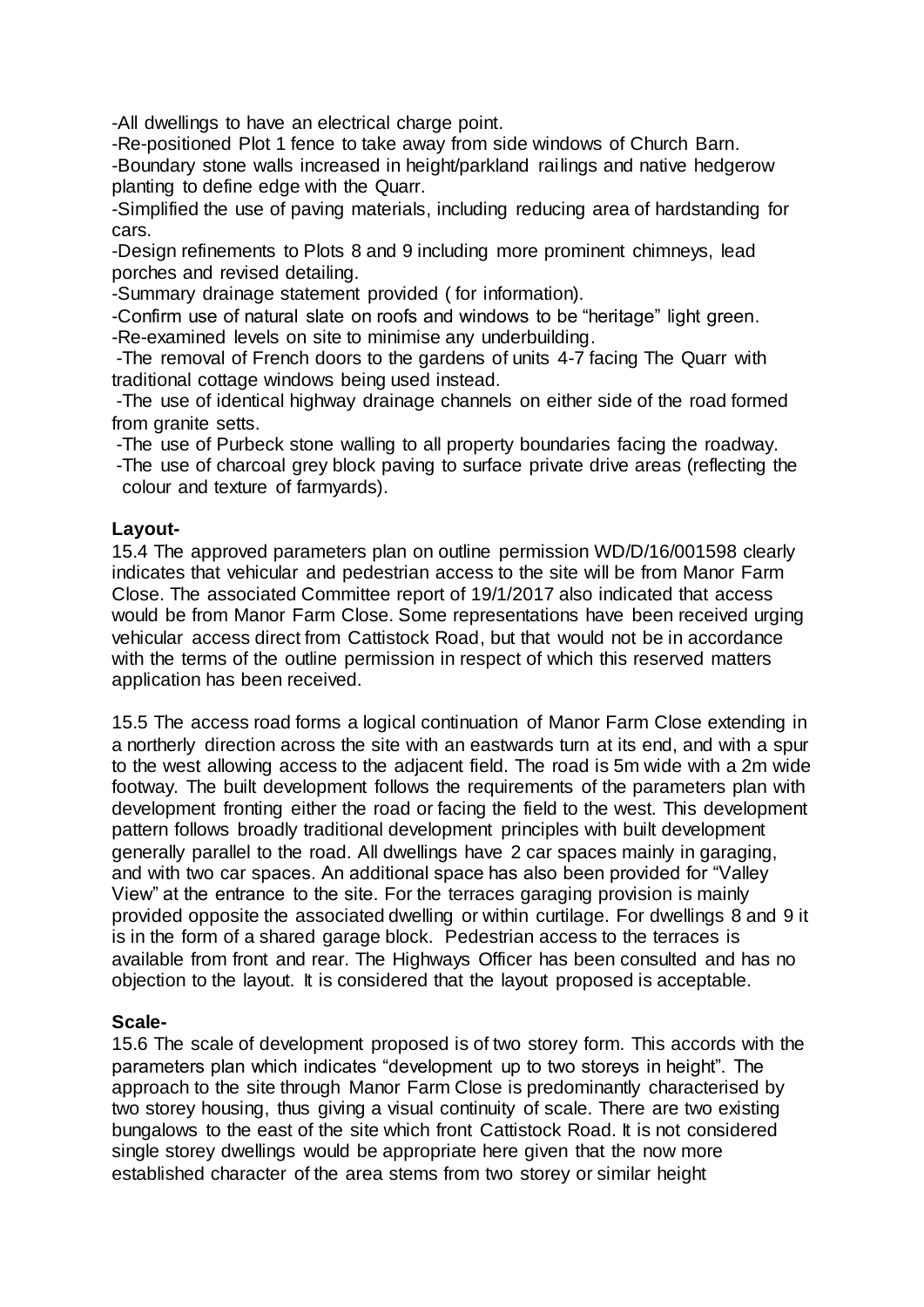development. The Councils Senior Conservation Officer and Historic England considered development at two storey scale was acceptable in principle.

15.7 The site rises gently in a northerly direction. The development consequently is higher than dwellings at the nearest end of Manor Farm Close. The terrace 1-3 is about 1.9m higher than Bell Cottage to the south with a height of 9.4m above finished floor level. Moving further northwards the terrace 4-7 is "stepped" as it ascends the slope to the site of the detached dwellings at 8 and 9. In terms of span most of the dwellings are of 8.6m depth or less, with terrace 1-3 and 4 being slightly deeper.

Plot 9 is 3m higher than the bungalow 11 Cattistock Road which is about 7.8m away. It is considered that the scale of the dwellings is acceptable on this site.

### **Appearance-**

15.8 The site lies within the designated conservation area and affects the setting of the Grade 1 listed St Marys Church. As such it is a sensitive site where the appearance of development needs to be carefully considered. The Maiden Newton Conservation Area and the listed St Marys Church are designated heritage assets.

15.9 The *principle* of this development in terms of its impact on the heritage assets has already been explored in the outline permission which was supported by a Heritage Statement. Negotiations on the outline application led to approval of a scheme of 9 up-to-two storey houses located in the eastern part of the site (the least sensitive part of the site in terms of impact on heritage assets). This defined the location of the built development within the site.

15.10 This reserve matters submission needs to be assessed in terms of the design details presented. Historic England remain of the view that there is still too great a provision of garaging/car ports, and the location of these often opposite rather than associated with dwellings. They also have concerns that the road width is too great and concerns over the length and width of the turning head. This has been discussed with the Highways officer, however he could not support further reductions in these elements. However, one car space was removed and the hardstanding car spaces alongside garaging to the east were replaced by charcoal paving blocks in parallel "wheel-track" lines- so reducing the areas of hard-surfacing on the site.

15.11Regarding the design of dwellings, this seeks to resonate with the character of traditional buildings in the village. Historic England acknowledge this albeit they would like to see a little less uniformity in the shorter terrace. They considered the detached dwellings (Plots 8 and 9) could be improved to more organic footprints and appearance. The applicant has amended the designs with Plot 8 now having a lead porch, water-tabling detail to the roof, revised fenestration and a more prominent chimney internal to the gable end. Plot 9 now has an internal more prominent chimney, string coursing, quoins and a leadwork porch. Whilst these revisions did not alter Historic England's position, the Councils Senior Conservation Officer considers the changes beneficial and he supports the overall scheme subject to conditions. Some representations consider this scheme to have a suburban feel; whilst the road is relatively uniform in dimensions it is considered that the overall "feel" of the scheme is more strongly associated with a rural origin due to the vernacular cottage designs, reinforced by a traditional materials palette; the scheme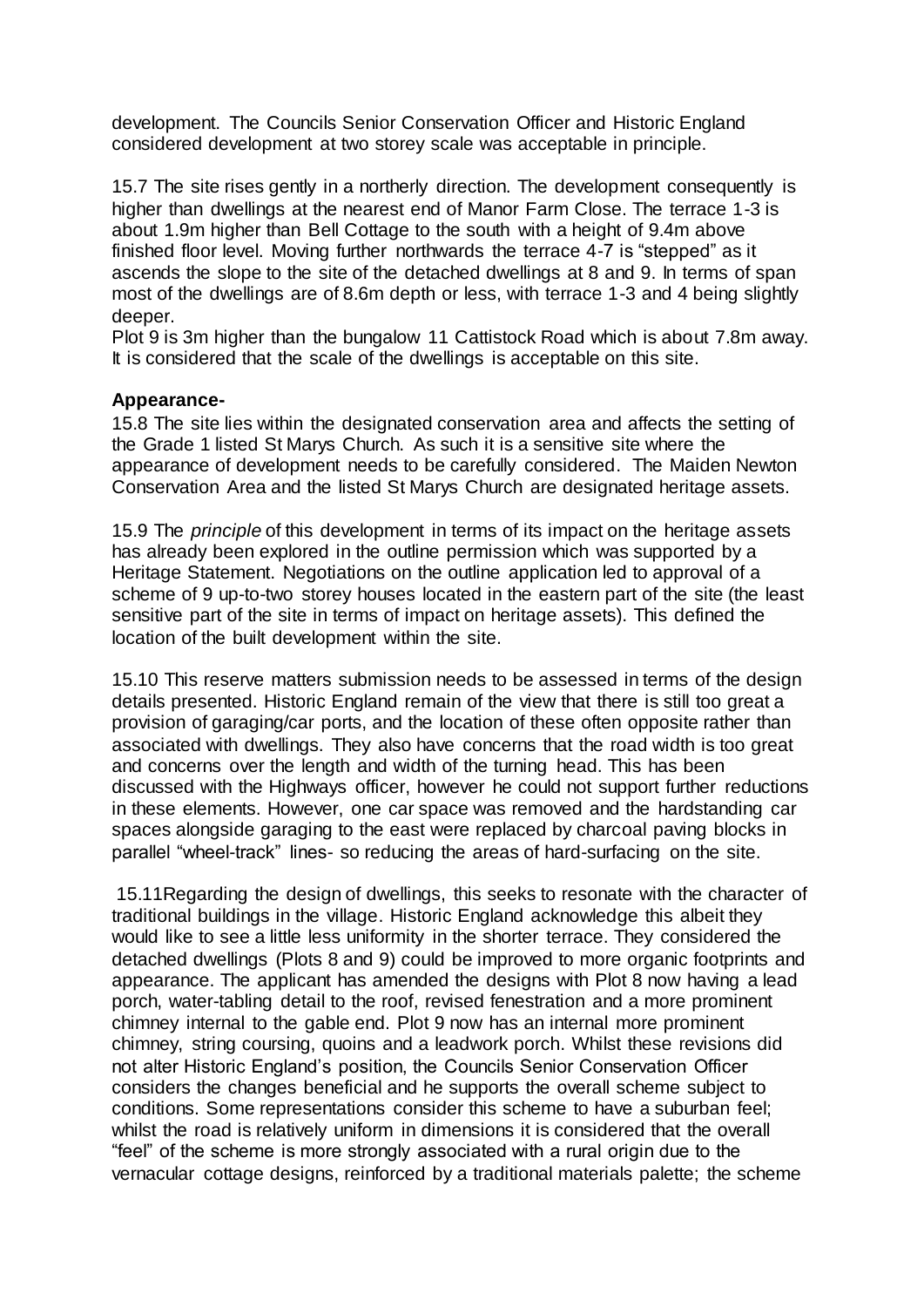proposes use of render, flint-block, brickwork, timber-clad outbuildings and slate roofs.

15.12 The outline permission stipulated the location and the development parameters concluding that as the built development was positioned on the least sensitive part of the site it would cause less than substantial harm to the conservation area and setting of the listed building. This harm being outweighed by the public benefit of housing provision. The outline permission contained a Heritage Statement. A further Heritage Statement is not a formal requirement of the reserved matters but the applicant has usefully provided one. The Heritage Statement includes appraisal of how this detailed scheme is influenced by the nature and location of heritage assets. The built development location ensures the views to the church from the water meadows in the western part of the site are retained. The village-scape of the new built development follows on as a logical progression of Manor Farm Close. The scheme also relates satisfactorily to non-designated heritage asset buildings in the immediate locality of the development such as Church Barn. Traditional material palettes extend not just to the buildings but to other structures such as the use of natural stone boundary walls, parkland railings and wall mounted street lamps.

15.13 Thus, in terms of this reserved matters submission this adheres to a traditional grain of development with houses largely parallel to the road, utilises two-storey vernacular designs and a traditional materials palette. As such, it picks up on important aspects of the character of the conservation area. Paragraph 199 of the NPPF provides that great weight should be given to the conservation of a designated heritage asset, irrespective of whether any harm amounts to substantial harm, total loss or less than substantial harm to its significance. The more important the asset, the greater the weight should be. Regarding the effect of this application on the listed Church setting, the nearest dwelling (on Plot1) is about 48m from the actual church building; the combination of this distance, the general development location and its nature and height leads to the conclusion that the reserved matters causes less than substantial harm to both the setting of the church and the character of the conservation area in accordance with paragraph 200 of the NPPF. In the context of Para 202 of the NPPF this harm is considered to be outweighed by the provision of 9 houses in a sustainable location and by a financial contribution towards affordable housing (secured by section 106 agreement on the outline permission).

15.14 In assessing these proposals, particular consideration has been given to the Councils duties under section 66 and section 72 of the Planning (Listed Buildings and Conservation Areas Act) 1990 (as amended); the scheme is considered to preserve the character and appearance of the conservation area and to comply with policy ENV 4 of the adopted Local Plan.

### **Effect on Area of Outstanding Natural Beauty-**

15.15 The site lies within the Area of Outstanding Natural Beauty (AONB). The outline permission established the principle of built development in this location as acceptable. In considering this reserved matters application great weight has been given to conserving and enhancing the landscape and scenic beauty of the AONB in accordance with paragraph 176 of the NPPF. The details of this scheme based on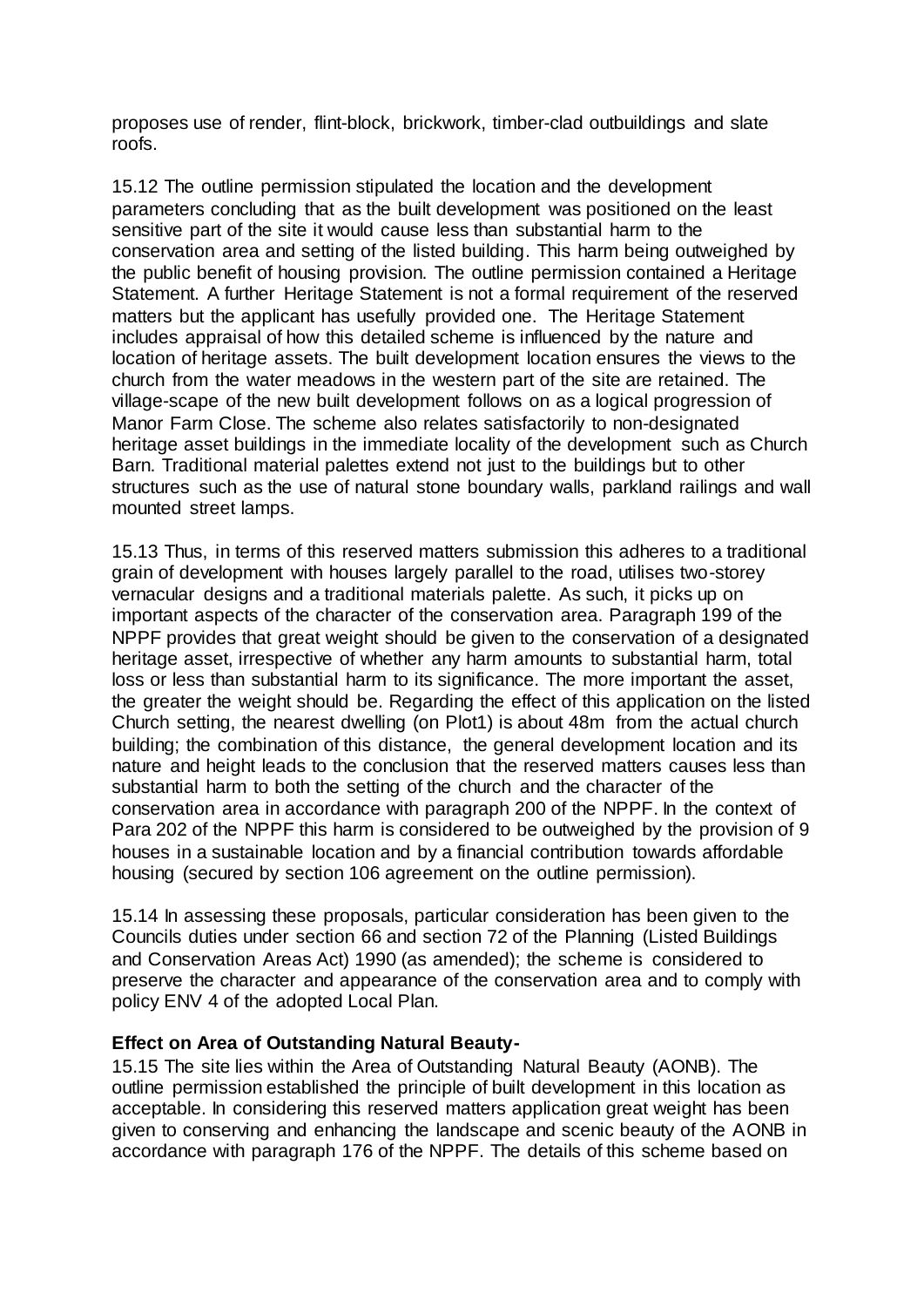the layout, design and materials are considered to have an acceptable visual effect on the AONB.

### **Landscaping –**

15.16 The landscaping scheme submitted with this application includes retaining planting to the Cattistock frontage, together with new hedgerow planting to the built development boundary with the Quarr and the tree planting within the site. The Tree Officer has recommended some adjustments to the scheme and a final landscaping plan is expected shortly to address this.

15.17 Regarding hard landscaping the range of surfaces has been reduced to aid coherence; the access road/footways are in tarmac with light grey concrete setts to the channels, tegular charcoal paving to the "wheel-track" car spaces, and grey coloured paving slabs to the patios and private driveways. These surface treatments are considered acceptable.

### **Residential Amenity-**

15.18 The houses themselves have been positioned in such a way as to avoid unacceptable over-looking of existing neighbouring properties. An area which requires careful attention is the relationship of the rear garden of Plot 1 to the living room side windows in the dwelling known as Church Barn to the south. The case officer has inspected the site and has met with the occupiers of Church Barn to assist with assessing this aspect. The plans have been amended by the applicant to create a "step-back" in the 1.8m high boundary fence alignment of Plot 1 relative to side windows in the neighbouring property. Rather than being positioned 1 metre from these two windows, at the point where the fence reaches opposite the Church Barn building it turns sharply north-north-east, such that the resultant distance from the nearest window in Church Barn is 3.5m, before the fence then turns west/southwest running parallel with the facing elevation of Church Barn. Church Barn is set at a reduced ground level with the garden level of Plot 1 being slightly higher.

15.19 There was an inaccuracy in the level details submitted so the agent has now provided adjusted drawings to accurately reflect the existing and proposed levels. The revised location of the 1.8m high fence (the normal height to generally prevent overlooking) is considered to have an acceptable relationship with the two side windows in Church Barn in residential amenity terms; it would not in the case officers judgement have an overbearing oppressive effect on this dwelling, nor would it result in loss of privacy due to overlooking. Hence the relationship in residential amenity terms is considered acceptable. (Church Barn is also served by ground floor windows on the south side and higher level windows to this part of the building).

15.20 The development of 9 houses would generate additional traffic movements along Manor Farm Close and Church Street. There would be some degree of noise and disturbance from traffic movements. However, this principle was established by the outline permission.

### **Other Matters-**

### Surface Water Drainage –

15.21 A number of representations have raised concerns over the potential for flooding from surface water. This reserved matters application does not include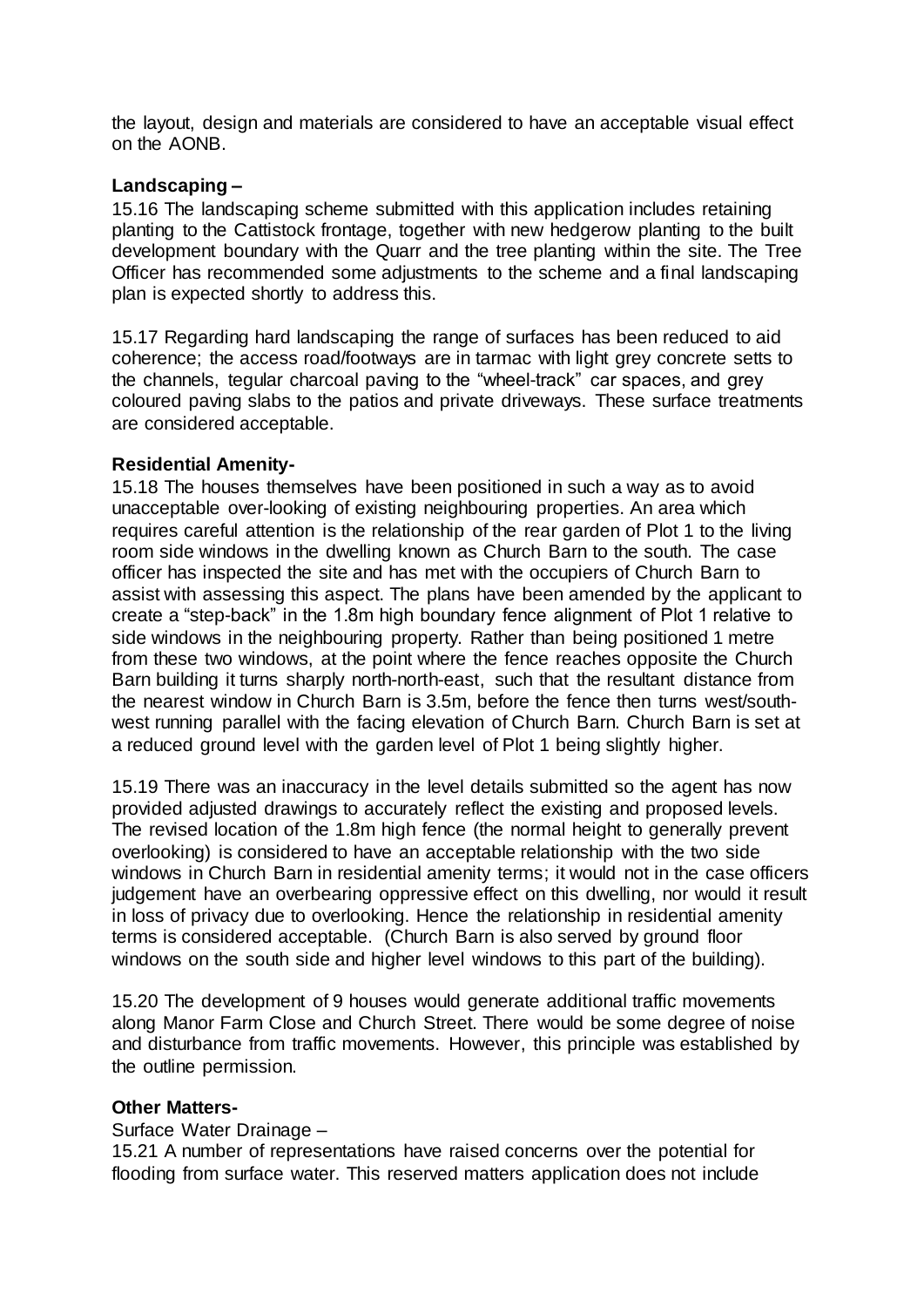consideration of surface water drainage because approval of a surface water management scheme is covered by conditions 9 and 10 of the outline permission. However, the applicant has provided a summary drainage strategy *for information purposes only* to indicate the matter is in hand. (The site is mainly in Flood zone 1 with a small area in Zones 2 and 3 on the western site boundary).

### Renewable Energy-

15.22 Air source heat pumps- Some concerns have been raised over the initially proposed use of use of calor gas heating and the associated underground storage area. The applicant has responded to these concerns by replacing this with air source heat pumps. (The site that was reserved for the gas tanks is now proposed to be planted with wildflowers instead).

15.23 Electric Vehicle Charging- The applicant is also proposing to install an electric vehicle charging scheme, with each of the properties having access to a charging point.

## **Officer Comments on Parish Council Responses-**

15.24 The Parish Council have concerns over surface water and whether this will be adequately dealt with. This aspect is covered by conditions 9 and 10 of the outline permission which will require a surface water scheme to be approved and implemented *before* development commences. It is *not* required to be submitted as part of this reserved matters application, however, to give some re-assurance the applicant has provided a summary of the strategy for information purposes.

15.25 The Parish Council express general concern for residents views to be taken into account. Their wish for calor gas heating to be replaced has been done with air source heat pumps. The Parish Council are also concerned regarding potential disruption and damage to buildings from construction vehicles using the narrow and tortuous Manor farm Close access. This matter was addressed on the outline application which included conditions 14 and 15 requiring the submission of both a Construction Environment Management Plan and a Construction Traffic Management Plan. These are required before development commences.

15.26 The Parish Council also refer to the section 106 agreement on the outline permission. They indicate a wish to adopt the open water-meadow land on the west part side of the site. They indicate the play area here in the s106 is not required -and suggest the money to fund that be gifted to the Parish council to produce a community garden project on the land instead. As these relate to the outline permission these are matters for consideration outside the remit of this reserved matters application.

## **16.0 Conclusion**

16.1 The principle of 9 dwellings on this site was established by the outline permission. This reserved matter application provides a scheme that would add a characterful development to this part of the conservation area whilst also helping to address the councils 5 year housing land supply. Regarding the three threads of sustainable development, from an economic viewpoint construction of the scheme would provide employment, and after occupation the residents are likely to help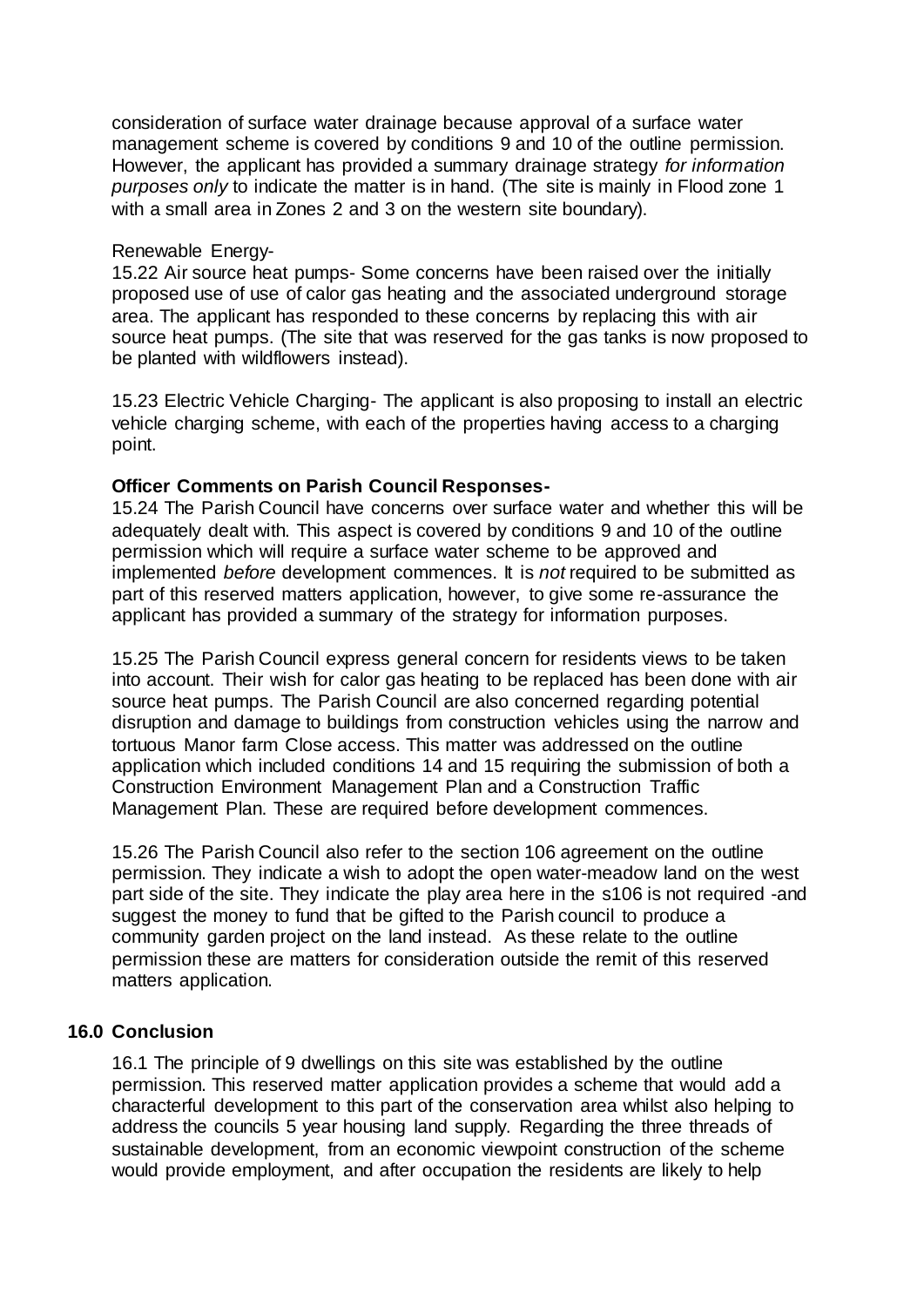support local village shops and facilities through spending. From a social perspective, residents may contribute to supporting local community facilities in the village, and the affordable housing financial contribution from the scheme would help support affordable housing. In environmental terms the scheme has an appropriate layout, design and materials and is considered appropriate for the conservation area. The scheme is considered in accordance with the policies of the West Dorset, Weymouth and Portland Local Plan 2015 and in accordance with the National Planning Policy Framework.

### **17.0 Recommendation**

That the committee be minded to delegate authority to the Head of Planning to approve the reserved matters, subject to receipt of a satisfactory landscaping plan and subject to conditions, and that the Head of Planning determine the application accordingly.

1. The development hereby permitted shall be carried out in accordance with the following approved plans:

Site and location plan 51380 1X Street elevations 5138 02P Houses Plots 1,2,and 3 plans/elevations 5138.03H Houses Plots 3,4,5,6 and 7 elevations 5138 04G Houses 4,5,6, and 7 floor plans 5138.03H House Plot 8 plans and elevations 5138 07H House Plot 9 plans and elevations 5138 08G Garage plans/elevations 5138 090F Sectional site elevations 5138 03H Landscaping plan (to be added in)

Reason: For the avoidance of doubt and in the interests of proper planning.

2. Prior to development above ground level, a sample panel of the proposed external facing material(s) measuring at least 1 metre by 1 metre, demonstrating the proposed coursing, masonry bonding, mortar mix and pointing detail, shall be erected on site, and approved in writing by the Local Planning Authority. Colour photographs/product details of the wall materials shall also be provided at the time of the sample panel construction. The submitted details shall include details of the stone boundary walls, chimneys and pots. Thereafter, the development shall proceed in accordance with details of the sample panels and photographs/product details as have been agreed and the sample panels shall remain on site until the external walls have been constructed to eaves height.

Reason: To ensure a satisfactory visual appearance of the development.

3. Prior to development above damp proof course level, details and samples of all external facing materials for the roof(s) shall be submitted to, and approved in writing by, the Local Planning Authority. All roofing shall be of natural slate and fixed with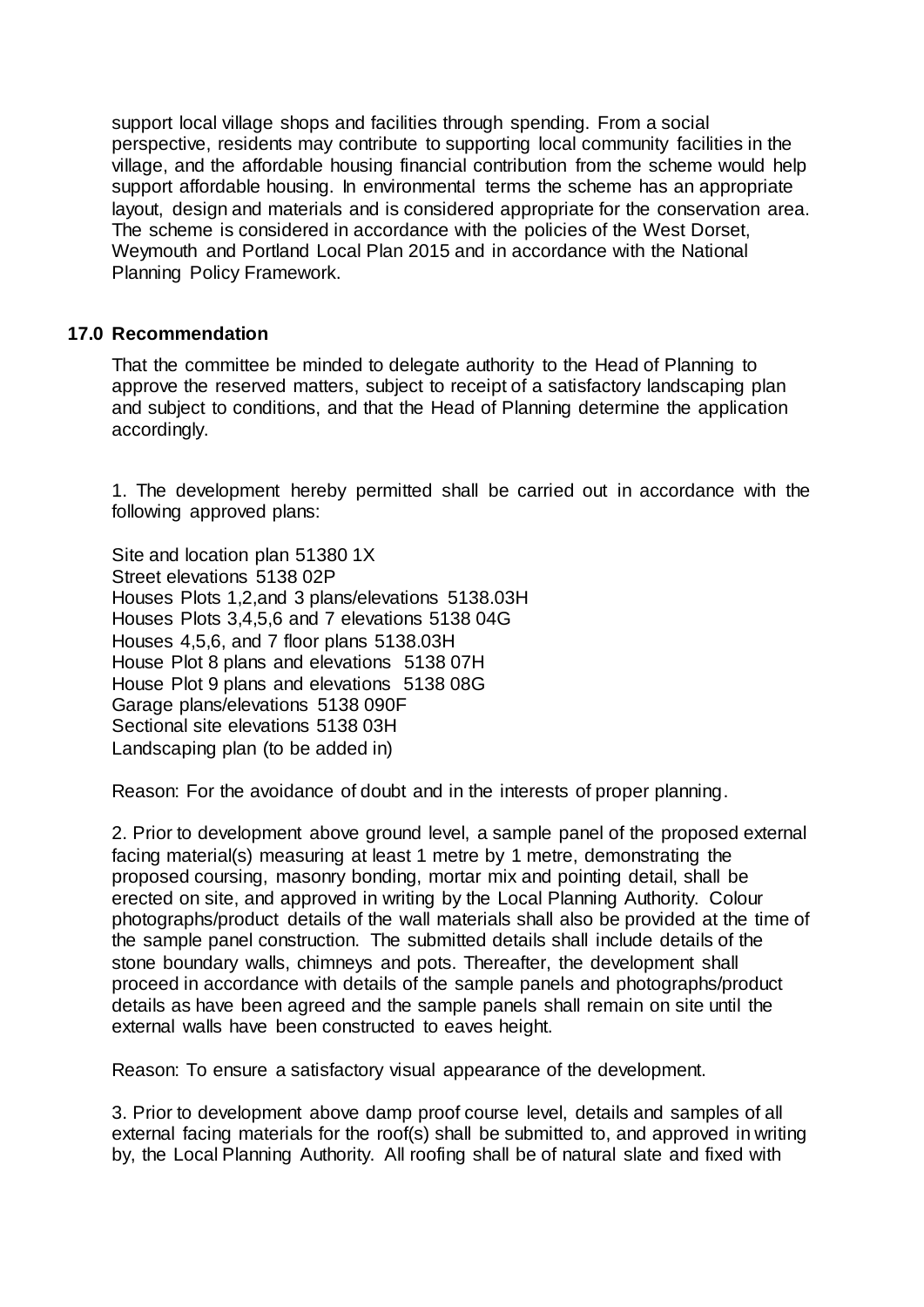nails. Thereafter, the development shall proceed in accordance with such materials as have been agreed.

Reason: To ensure a satisfactory visual appearance of the development.

4. All new windows and external doors in the development (including frames) shall be of timber and set in reveal to a depth of at least 90mm. All external doors soffits, facias and bargeboards shall be in timber. The external surfaces of the windows shall be finished and retained a colour which shall first have been agreed in writing by the Local Planning Authority. All windows and doors shall be retained as timber in the agreed colour thereafter.

Reason: To protect the external appearance of the building.

5 All rainwater goods shall be constructed of half round profile and painted black unless otherwise first agreed in writing by the Local Planning Authority. Thereafter, the development shall be retained as such thereafter.

Reason: To preserve or enhance the character and appearance of the conservation area.

6. All roof lights shall be top hung with vertical glazing bar(s) and fitted flush to the roof plane. They shall be permanently retained as such thereafter.

Reason: To preserve or enhance the character and appearance of the conservation area.

7. The landscaping shall be carried out in accordance with the planting and details shown on approved plan …(to be inserted). … No development above damp proof course level shall be carried out until a landscape management schedule shall, by reference to site layout drawings of an appropriate scale and shall include long term design objectives, management responsibilities and maintenance schedules for all landscape areas, other than small, privately owned, domestic gardens, have been submitted to and approved in writing by the Local Planning Authority. The approved landscaping scheme shall be implemented prior to first occupation of any dwelling unless otherwise agreed in writing by the local planning authority. The subsequent management of the development's landscaping shall accord with the approved plan.

Reason: To ensure that due regard is paid to the continuing enhancement and maintenance of amenity afforded by the landscape features of communal, public, nature conservation or historical significance

8. Prior to the commencement of development above damp course level, a schedule of landscape maintenance covering a minimum period of five years following substantial completion of the development (including details of the arrangements for its implementation) shall be submitted to and approved in writing by the Local Planning Authority. The subsequent maintenance of the development's landscaping shall accord with the approved schedule.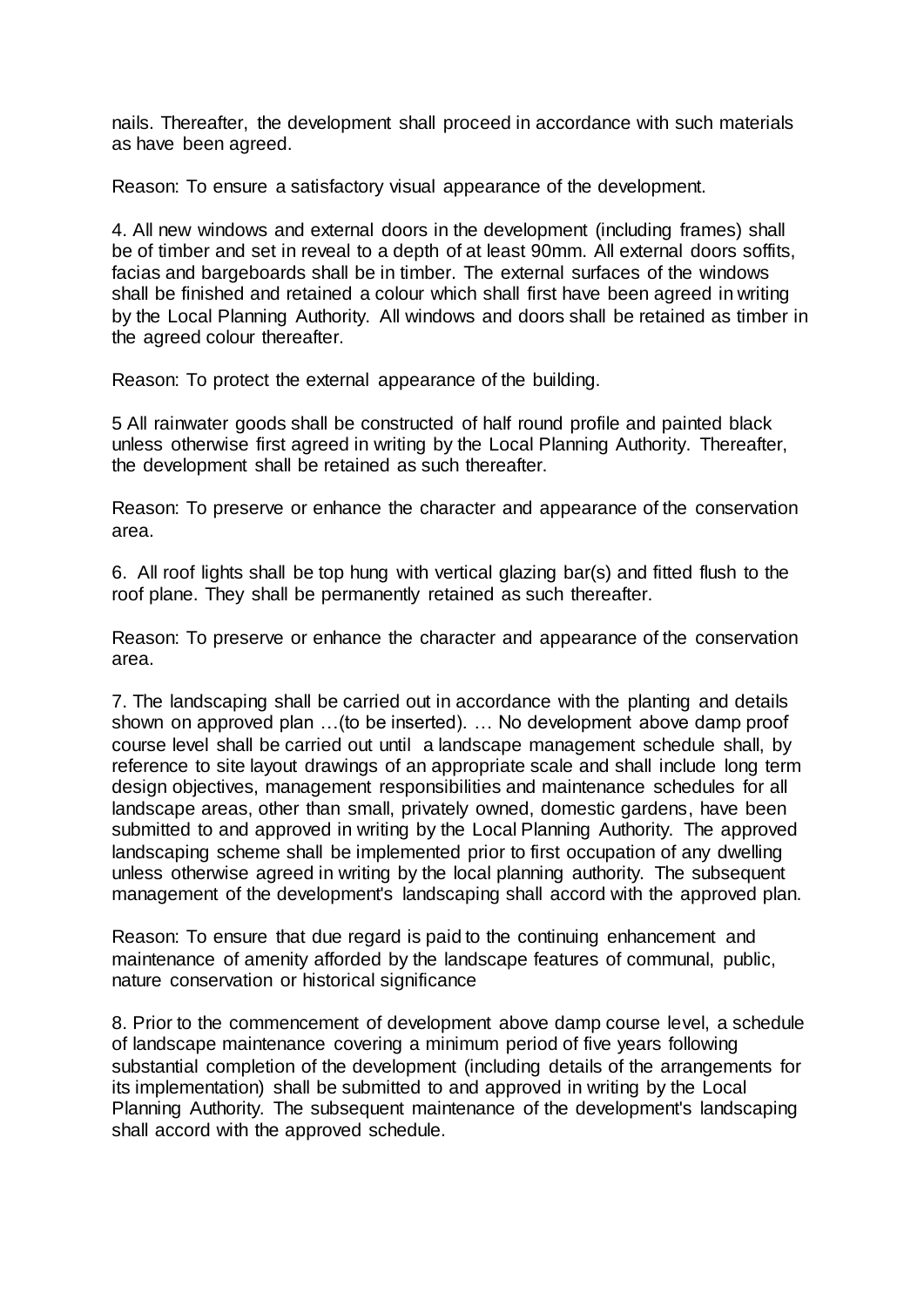Reason: To ensure the provision of amenity afforded by the proper maintenance of existing and/or new landscape features.

9. The dwelling on Plot 1 shall not be first occupied until its boundary fencing as shown on approved site plan 5138 01X shall first have been erected. The closeboard timber fencing of this plot shall be permanently retained at 1.8m height thereafter. Notwithstanding the provisions of the Town and Country Planning (General Permitted Development) (England) Order 2015 (or any Order revoking and re-enacting that Order) (with or without modification) no further means of enclosure or structures shall be erected or constructed in the "protected area" between the offset fence and the facing side elevation of Church Barn. No planting other than grass shall be carried out in this "protected area".

REASON: In the interests of safeguarding the residential amenity of occupiers of Church Barn.

10. Notwithstanding the provisions of the Town and Country Planning (General Permitted Development) (England) Order 2015 (or any Order revoking and reenacting that Order) (with or without modification) no extensions, outbuildings, sheds, raised platforms or decking (Classes A and E) shall be erected or constructed in the rear garden of Plot 1 without the prior written permission of the Local Planning Authority.

REASON: In the interests of safeguarding the residential amenity of occupiers of Church Barn.

11. No development above damp-proof course level shall be carried out until a detailed scheme based on the 9 location positions as shown on approved site plan 5138 01X to enable the charging of plug-in and other ultra-low emission vehicles in safe, accessible and convenient locations within the development has been submitted to and approved in writing by the local planning authority. The submitted details shall include a timetable for the implementation of the scheme. Thereafter the development shall be caried out in accordance with such details and timetable as have been approved by the local planning authority.

REASON: To ensure that adequate provision is made to enable occupiers of and visitors to the development to be able to charge their plug-in and ultra-low emission vehicles.

12. Before the development is occupied or utilised the access, geometric highway layout, turning and parking areas shown on the submitted plans must be constructed, unless otherwise agreed in writing by the Planning Authority. Thereafter, these must be maintained, kept free from obstruction and available for the purposes specified.

Reason: To ensure the proper and appropriate development of the site.

13. The garages to Plots 5 and 6 shall be fitted with roller-type doors only and they shall be permanently retained as such thereafter for the lifetime of the development.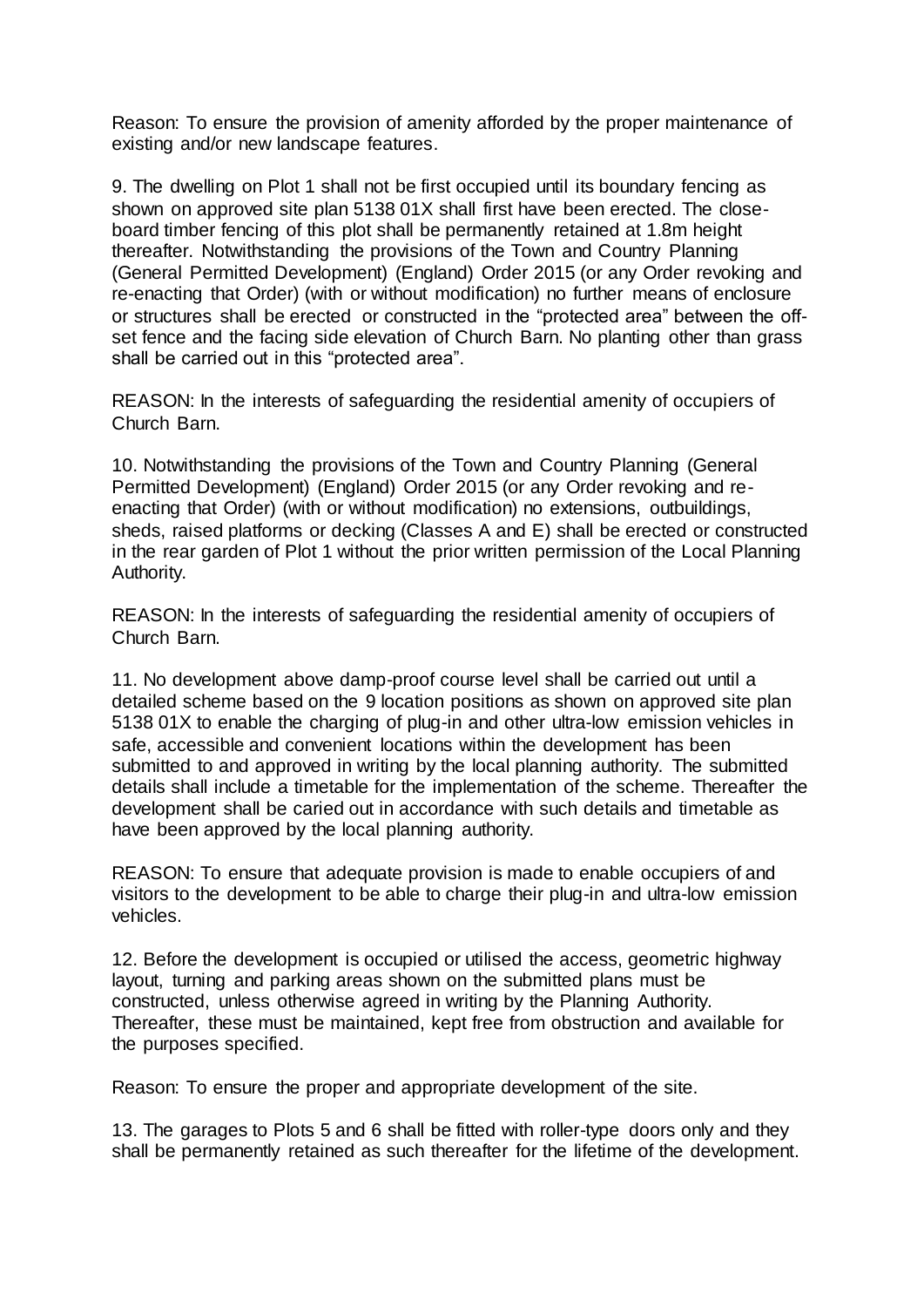REASON: In the interests of highway safety.

### **Informatives:**

1.Informative: National Planning Policy Framework Statement

- In accordance with paragraph 38 of the NPPF the council, as local planning authority, takes a positive approach to development proposals and is focused on providing sustainable development.
- The council works with applicants/agents in a positive and proactive manner by: - offering a pre-application advice service, and
- as appropriate updating applications/agents of any issues that may arise in the processing of their application and where possible suggesting solutions.

In this case:

- The applicant/agent was updated of any issues and provided with the opportunity to address issues identified by the case officer.
- The applicant was provided with pre-application advice.

2. This reserved matters approval shall be read in conjunction with the conditions attached to outline permission WD/D/16/001598 and the section 106 agreement dated 8/5/2017.

### 3. Street Naming and Numbering

The Council is responsible for street naming and numbering within our district. This helps to effectively locate property for example, to deliver post or in the case of access by the emergency services. You need to register the new or changed address by completing a form. You can find out more and download the form from our website [www.dorsetcouncil.gov.uk/planning-buildings-land/street-naming-and](http://www.dorsetcouncil.gov.uk/planning-buildings-land/street-naming-and-numbering)[numbering](http://www.dorsetcouncil.gov.uk/planning-buildings-land/street-naming-and-numbering)

## 4. **INFORMATIVE NOTE: Dorset Highways**

The vehicle crossing serving this proposal (that is, the area of highway land between the nearside carriageway edge and the site's road boundary) must be constructed to the specification of the Highway Authority. The applicant should contact Dorset Highways by telephone at 01305 221020, by email at

dorsethighways@dorsetcouncil.gov.uk, or in writing at Dorset Highways, Dorset Council, County Hall, Dorchester, DT1 1XJ, before the commencement of any works on or adjacent to the public highway.

### **5. INFORMATIVE NOTE: Development team**

The applicant is advised that, notwithstanding this consent, if it is intended that the highway layout be offered for public adoption under **Section 38 of the Highways Act 1980**, the applicant should contact Dorset Council's Development team. They can be reached by telephone at 01305 225401, by email at dli@dorsetcc.gov.uk, or in writing at Development team, Infrastructure Service, Dorset Council, Hall, Dorchester, DT1 1XJ.